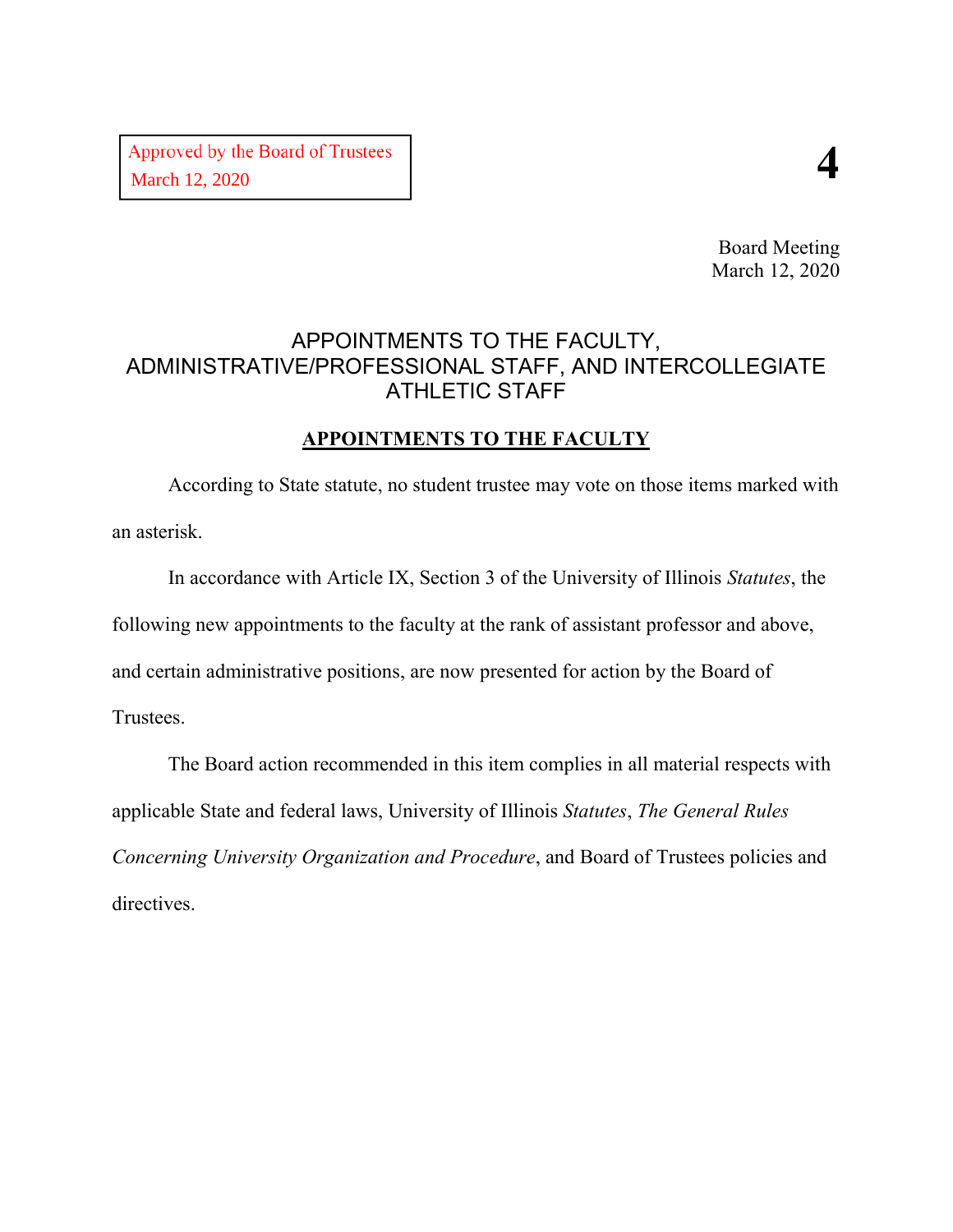## Faculty New Hires Urbana

| Name                                              | College                                           | Proposed UI<br>Job Title                                       | <b>Appointing Unit</b>                    | Tenure<br><b>Status</b>          | Job<br><b>FTE</b> | Service<br>Description | Service<br><b>Begin Date</b>            | Salary       | per             |
|---------------------------------------------------|---------------------------------------------------|----------------------------------------------------------------|-------------------------------------------|----------------------------------|-------------------|------------------------|-----------------------------------------|--------------|-----------------|
| Feng, Yilang                                      | Gies College<br>of Business                       | Assistant<br>Professor                                         | <b>Business</b><br>Administration         | Probationary,<br>Yr <sub>1</sub> | 1.00              | Academic<br>Year       | 08/16/2020                              | \$179,000.00 | year            |
| Samet,<br>Jordan<br>Alexander                     | Gies College<br>of Business                       | Assistant<br>Professor                                         | Accountancy                               | Initial/Partial<br>Term          | 1.00              | Academic<br>Year       | 03/13/2020                              | \$225,000.00 | year            |
| Samet, Jordan<br>Alexander                        | Gies College<br>of Business                       | Assistant<br>Professor                                         | Accountancy                               | Probationary,<br>Yr <sub>1</sub> | 1.00              | Academic<br>Year       | 08/16/2020                              | \$225,000.00 | year            |
| Vuong, Anh                                        | Gies College<br>of Business                       | Assistant<br>Professor                                         | Accountancy                               | Initial/Partial<br>Term          | 1.00              | Academic<br>Year       | 03/13/2020                              | \$225,000.00 | year            |
| Vuong, Anh                                        | Gies College<br>of Business                       | Assistant<br>Professor                                         | Accountancy                               | Probationary,<br>Yr 1            | 1.00              | Academic<br>Year       | 08/16/2020                              | \$225,000.00 | year            |
| *Sun, Jimeng                                      | Grainger<br>College of<br>Engineering             | Professor                                                      | Computer<br>Science                       | Indefinite<br>Tenure             | 1.00              | Academic<br>Year       | 03/13/2020                              | \$190,000.00 | year            |
| *Tartakovsky,<br><b>Alexandre</b><br><b>Miron</b> | Grainger<br>College of<br>Engineering             | Professor                                                      | Civil and<br>Environmental<br>Engineering | Indefinite<br>Tenure             | 1.00              | Academic<br>Year       | 08/16/2020                              | \$155,000.00 | year            |
| Farah, Ilijas                                     | College of<br><b>Liberal Arts</b><br>and Sciences | Professor                                                      | <b>Mathematics</b>                        | Non-Tenured                      | 0.67              | Summer<br>Appointment  | 07/01/2020-<br>08/15/2020               | \$18,425.00  | $^{\star\star}$ |
| *Farah, Ilijas                                    | College of<br><b>Liberal Arts</b><br>and Sciences | Professor                                                      | Mathematics                               | Indefinite<br>Tenure             | 1.00              | Academic<br>Year       | 08/16/2020                              | \$165,000.00 | year            |
| Farah, Ilijas                                     | College of<br><b>Liberal Arts</b><br>and Sciences | Robert and<br>Ann Canary<br>Professor in<br><b>Mathematics</b> | <b>Mathematics</b>                        | Non-Tenured                      | 0.00              | Academic<br>Year       | 08/16/2020                              | \$0.00       | year            |
|                                                   |                                                   |                                                                |                                           |                                  |                   |                        | <b>Total</b><br>Annual<br><b>Salary</b> | \$165,000.00 | year            |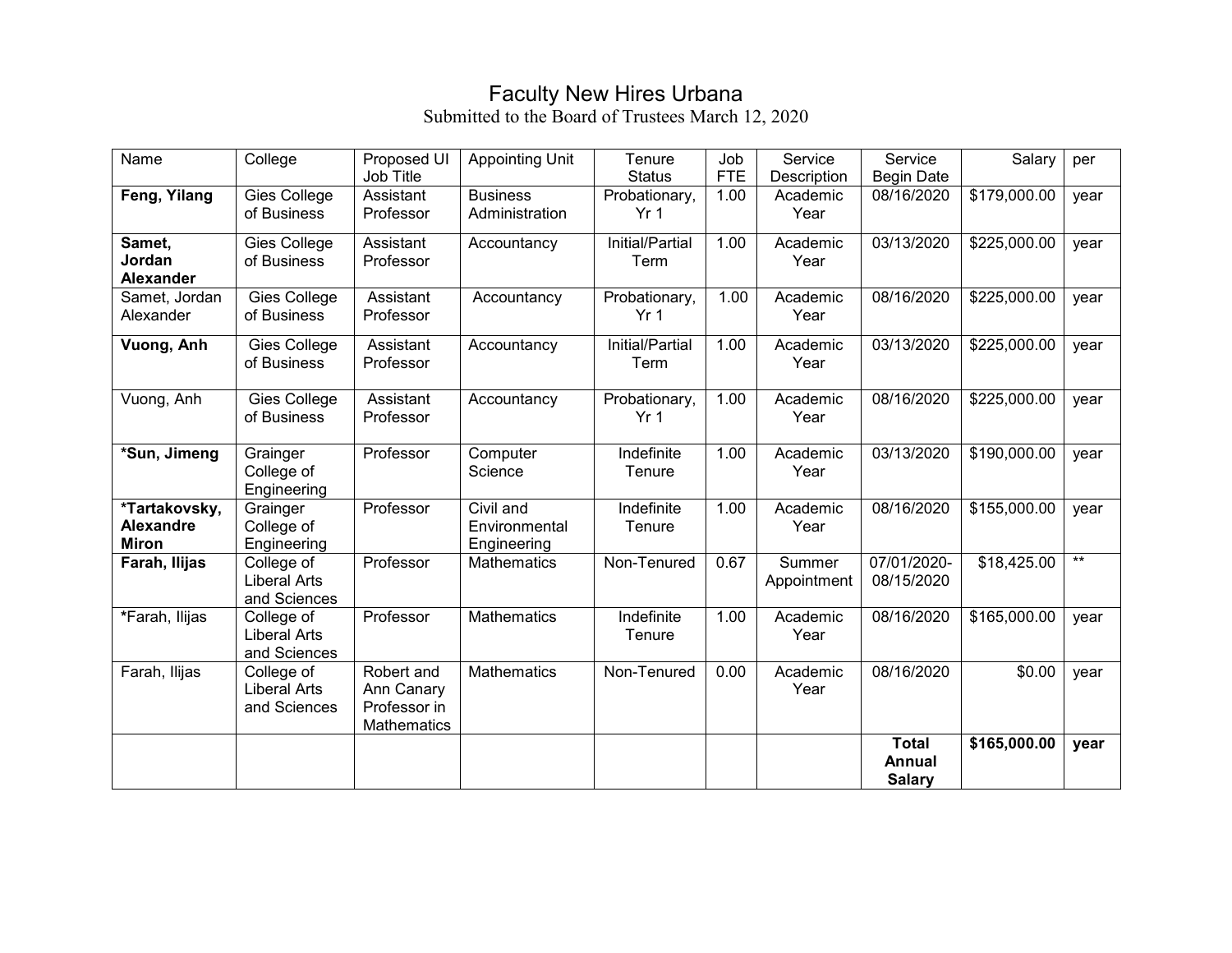| Name                | College             | Proposed UI      | <b>Appointing Unit</b> | Tenure          | Job        | Service            | Service           | Salary      | per  |
|---------------------|---------------------|------------------|------------------------|-----------------|------------|--------------------|-------------------|-------------|------|
|                     |                     | Job Title        |                        | <b>Status</b>   | <b>FTE</b> | <b>Description</b> | <b>Begin Date</b> |             |      |
| Ramirez,            | College of          | Assistant        | History                | Probationary,   | 1.00       | Academic           | 08/16/2020        | \$74,000.00 | year |
| Yuridia             | <b>Liberal Arts</b> | Professor        |                        | Yr <sub>1</sub> |            | Year               |                   |             |      |
|                     | and Sciences        |                  |                        |                 |            |                    |                   |             |      |
| Song,               | College of          | Assistant        | East Asian             | Probationary,   | 1.00       | Academic           | 08/16/2020        | \$70,000.00 | year |
| <b>Myoung-Sun</b>   | <b>Liberal Arts</b> | Professor        | Languages and          | Yr3             |            | Year               |                   |             |      |
|                     | and Sciences        |                  | Cultures, School       |                 |            |                    |                   |             |      |
|                     |                     |                  | of Literatures,        |                 |            |                    |                   |             |      |
|                     |                     |                  | Cultures and           |                 |            |                    |                   |             |      |
|                     |                     |                  | Linguistics            |                 |            |                    |                   |             |      |
| Dickinson,          |                     | Assistant        |                        | Non-Tenured     | 1.00       | 12-Month           | 05/16/2020        |             |      |
|                     | University          |                  | University             |                 |            |                    |                   | \$60,000.00 | year |
| <b>Michael Adam</b> | Library             | Professor        | Library                |                 |            |                    |                   |             |      |
| Dickinson,          | University          | Planning,        | University             | Non-Tenured     | 0.00       | 12-Month           | 05/16/2020        | \$0.00      | year |
| Michael Adam        | Library             | Landscape,       | Library                |                 |            |                    |                   |             |      |
|                     |                     | Architecture     |                        |                 |            |                    |                   |             |      |
|                     |                     | and              |                        |                 |            |                    |                   |             |      |
|                     |                     | Agricultural     |                        |                 |            |                    |                   |             |      |
|                     |                     | Librarian,       |                        |                 |            |                    |                   |             |      |
|                     |                     | <b>Funk ACES</b> |                        |                 |            |                    |                   |             |      |
|                     |                     |                  |                        |                 |            |                    |                   |             |      |
|                     |                     | Library          |                        |                 |            |                    |                   |             |      |
| Dickinson,          | University          | Assistant        | University             | Probationary,   | 1.00       | 12-Month           | 08/16/2020        | \$60,000.00 | year |
| Michael Adam        | Library             | Professor        | Library                | Yr <sub>1</sub> |            |                    |                   |             |      |
|                     |                     |                  |                        |                 |            |                    | <b>Total</b>      | \$60,000.00 | year |
|                     |                     |                  |                        |                 |            |                    | Annual            |             |      |
|                     |                     |                  |                        |                 |            |                    | <b>Salary</b>     |             |      |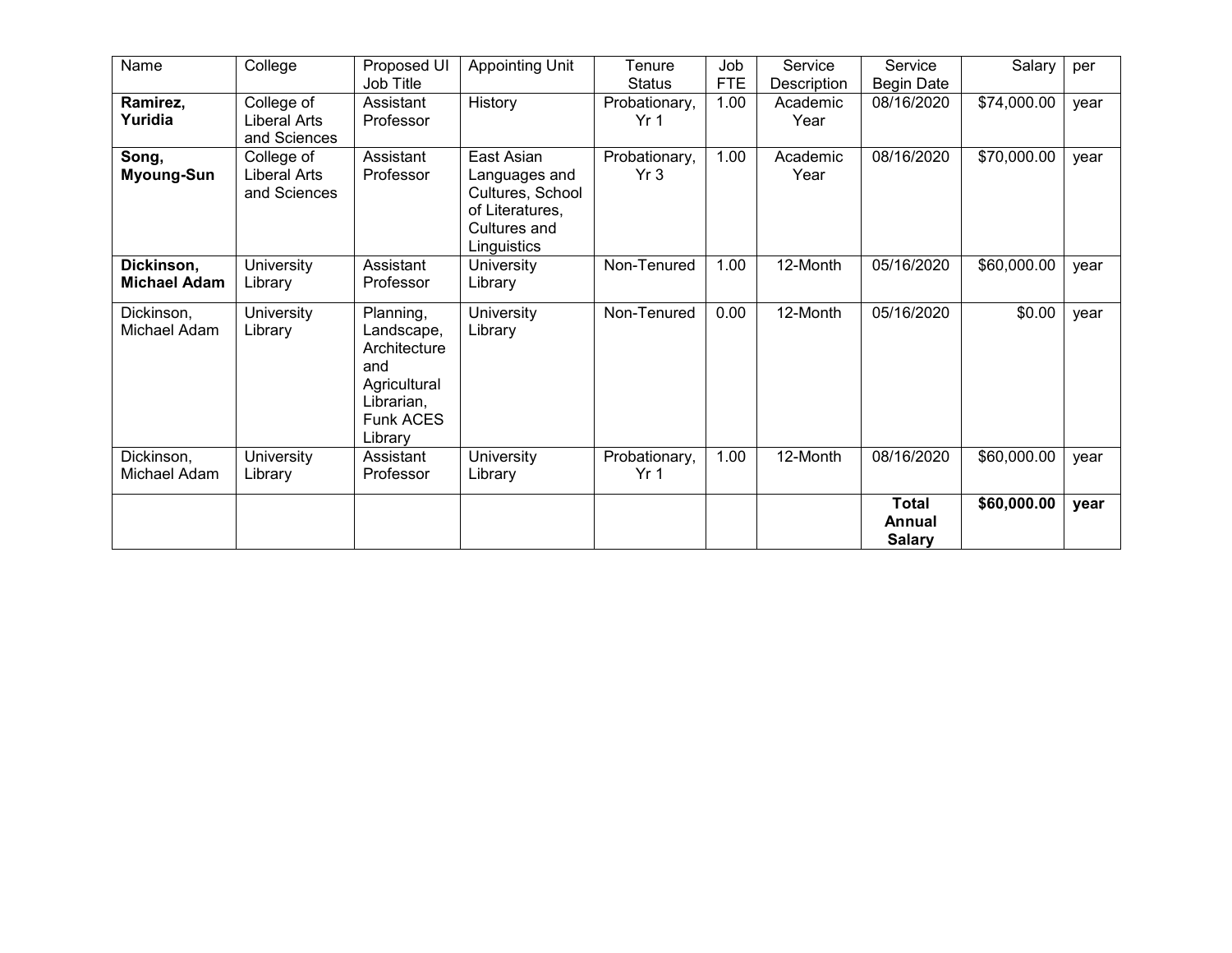#### Emeriti Urbana Submitted to the Board of Trustees March 12, 2020

#### **Stewart H. Berlocher**, Professor Emeritus of Entomology, School of Integrative Biology, January 1, 2020

**Michael LeRoy Biehl**, Clinical Professor Emeritus of Comparative Biosciences, January 1, 2020

#### Out-of-Cycle Faculty Promotion and Tenure Request Urbana Submitted to the Board of Trustees March 12, 2020

*To the rank of Associate Professor on Indefinite Tenure*

**Mary Patricia McGuire**, Associate Professor of Landscape Architecture, College of Fine and Applied Arts, on indefinite tenure, effective August 16, 2020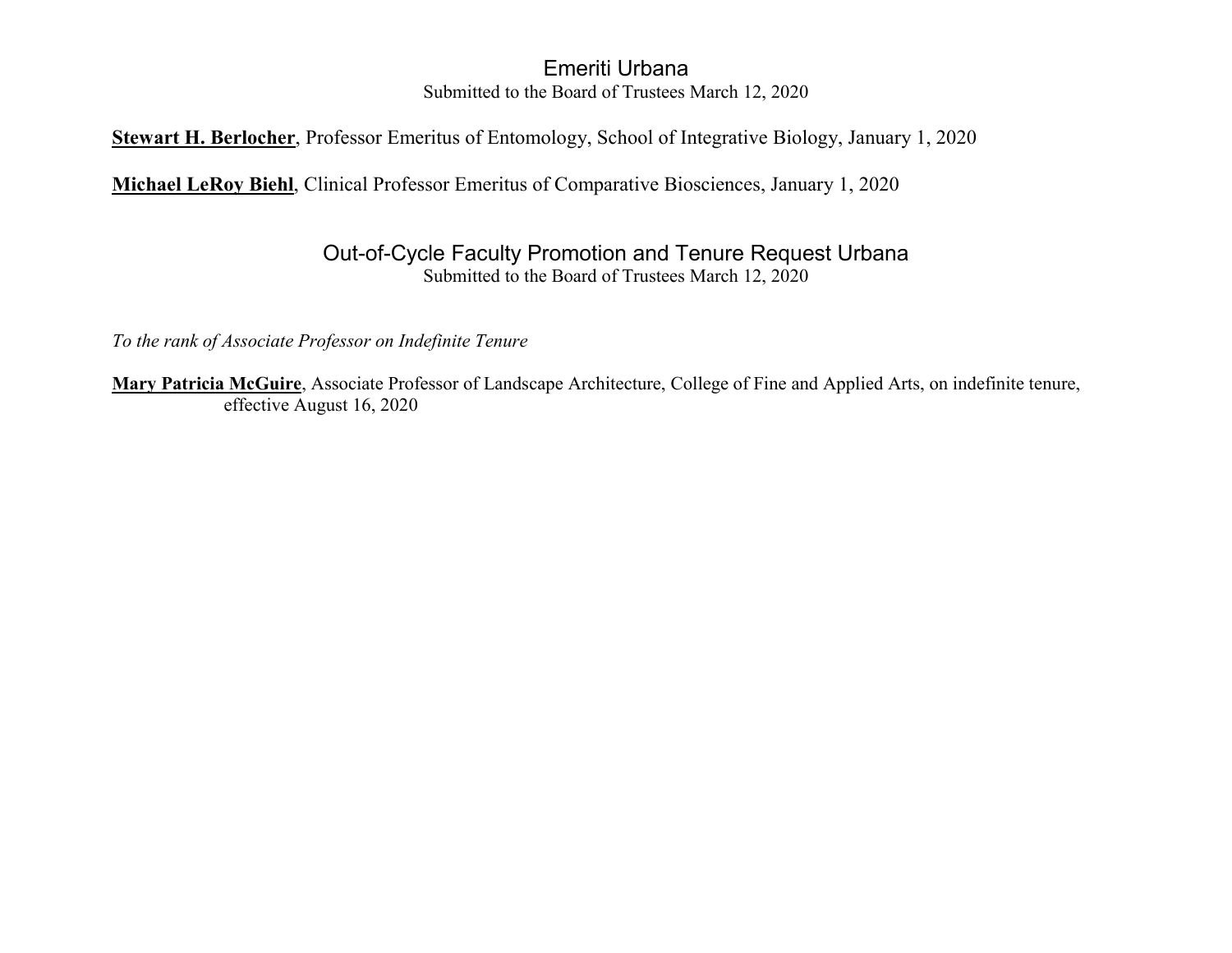## Faculty New Hires Chicago

| Name                        | College                                         | Proposed UI                        | Appointing Unit                                  | Tenure                  | Job        | Service                            | Service                                        | Salary       | per     |
|-----------------------------|-------------------------------------------------|------------------------------------|--------------------------------------------------|-------------------------|------------|------------------------------------|------------------------------------------------|--------------|---------|
|                             |                                                 | Job Title                          |                                                  | <b>Status</b>           | <b>FTE</b> | Description                        | <b>Begin Date</b>                              |              |         |
| Slater,<br>Lindsay V.       | College of<br><b>Applied Health</b><br>Sciences | Assistant<br>Professor             | <b>Physical Therapy</b>                          | Summer<br>Appointment   | 1.00       | Salary for<br><b>Period Stated</b> | 06/01/2020-<br>08/15/2020                      | \$26,359.77  | $\star$ |
| Slater,<br>Lindsay V.       | College of<br><b>Applied Health</b><br>Sciences | Assistant<br>Professor             | Physical Therapy                                 | Probationary,<br>Yr1    | 1.00       | Academic Year                      | 08/16/2020                                     | \$94,000.00  | year    |
|                             |                                                 |                                    |                                                  |                         |            |                                    | <b>Total</b><br><b>Annual</b><br><b>Salary</b> | \$120,359.77 | year    |
| Smith, Kurt<br>J.           | College of<br><b>Applied Health</b><br>Sciences | Assistant<br>Professor             | Kinesiology and<br>Nutrition                     | Probationary,<br>Yr1    | 1.00       | Academic Year                      | 08/16/2020                                     | \$100,800.00 | year    |
| Han,<br>Kyunghee            | College of<br>Liberal Arts and<br>Sciences      | Assistant<br>Professor             | Mathematics,<br>Statistics &<br>Computer Science | Probationary,<br>Yr2    | 1.00       | Academic Year                      | 08/16/2020                                     | \$97,500.00  | year    |
| Maris, Elena                | College of<br>Liberal Arts and<br>Sciences      | Assistant<br>Professor             | Communication                                    | Probationary,<br>Yr 1   | 1.00       | Academic Year                      | 08/16/2020                                     | \$81,000.00  | year    |
| Barcelona,<br>Leanna M.     | University<br>Library                           | Assistant<br>Professor             | University Library                               | Initial/Partial<br>Term | 1.00       | 12-Month                           | 06/01/2020                                     | \$66,000.00  | year    |
| Barcelona,<br>Leanna M.     | University<br>Library                           | University<br>Archivist            | University Library                               | Non-Tenured             | 0.00       | 12-Month                           | 06/01/2020                                     | \$0.00       | year    |
| Barcelona,<br>Leanna M.     | University<br>Library                           | Assistant<br>Professor             | University Library                               | Probationary,<br>Yr 1   | 1.00       | 12-Month                           | 08/16/2020                                     | \$66,000.00  | year    |
|                             |                                                 |                                    |                                                  |                         |            |                                    | <b>Total</b><br><b>Annual</b><br><b>Salary</b> | \$66,000.00  | year    |
| Caragher,<br><b>Kristyn</b> | University<br>Library                           | Assistant<br>Professor             | University Library                               | Initial/Partial<br>Term | 1.00       | 12-Month                           | 03/16/2020                                     | \$67,500.00  | year    |
| Caragher,<br>Kristyn        | University<br>Library                           | Reference and<br>Liaison Librarian | University Library                               | Non-Tenured             | 0.00       | 12-Month                           | 03/16/2020                                     | \$0.00       | year    |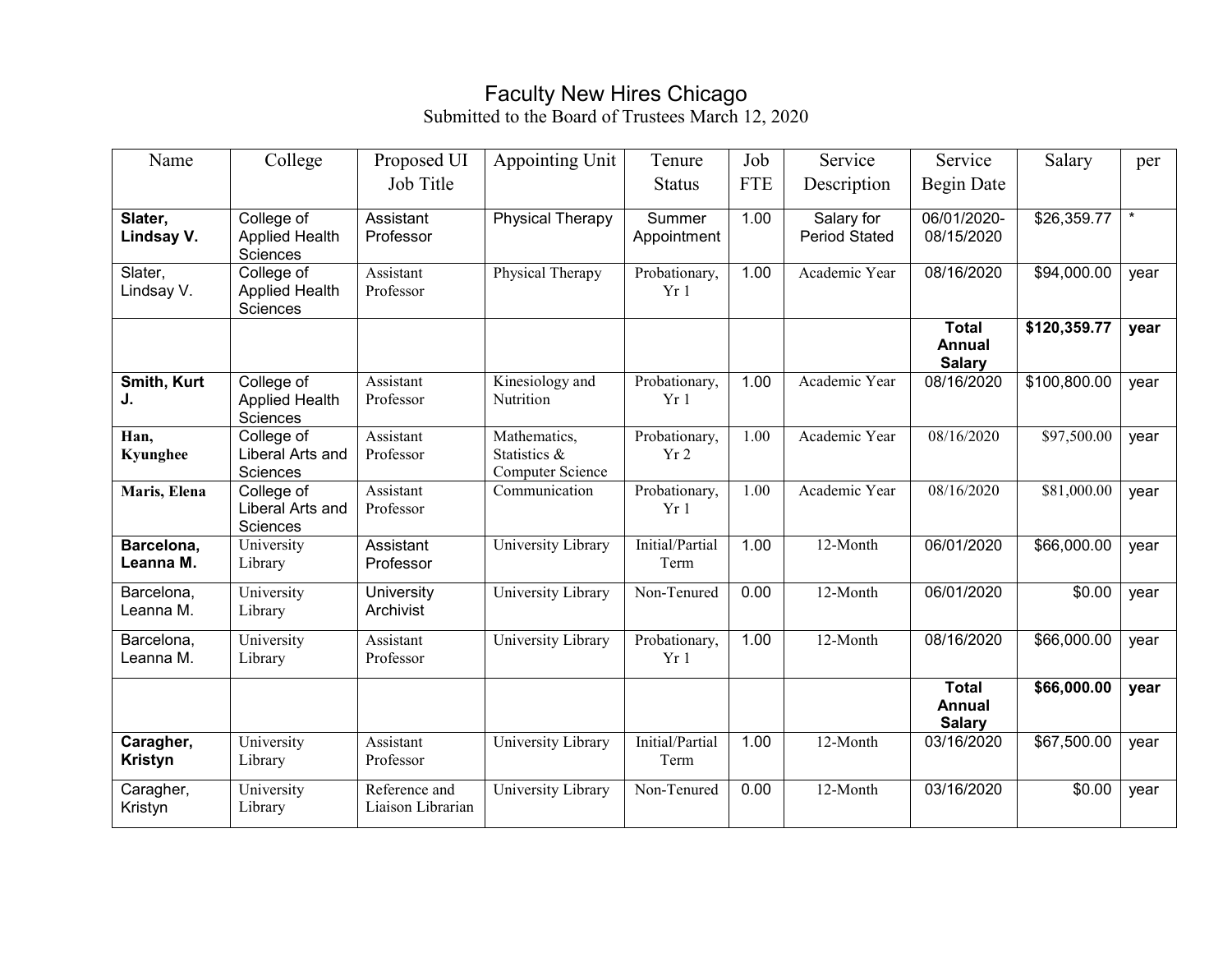| Name                 | College               | Proposed UI            | Appointing Unit    | Tenure                | Job        | Service     | Service                                 | Salary             | per  |
|----------------------|-----------------------|------------------------|--------------------|-----------------------|------------|-------------|-----------------------------------------|--------------------|------|
|                      |                       | Job Title              |                    | <b>Status</b>         | <b>FTE</b> | Description | Begin Date                              |                    |      |
| Caragher,<br>Kristyn | University<br>Library | Assistant<br>Professor | University Library | Probationary,<br>Yr 1 | .00.       | 12-Month    | 08/16/2020                              | \$67,500.00        | vear |
|                      |                       |                        |                    |                       |            |             | <b>Total</b><br>Annual<br><b>Salary</b> | \$67,500.00   year |      |

#### Emeriti Chicago Submitted to the Board of Trustees March 12, 2020

#### **Thomas Joseph Layden**, Professor Emeritus of Medicine, July 1, 2012

**Sara L. Rusch**, Regional Dean Emerita and Professor Emerita of Clinical Medicine, College of Medicine at Peoria, May 16, 2019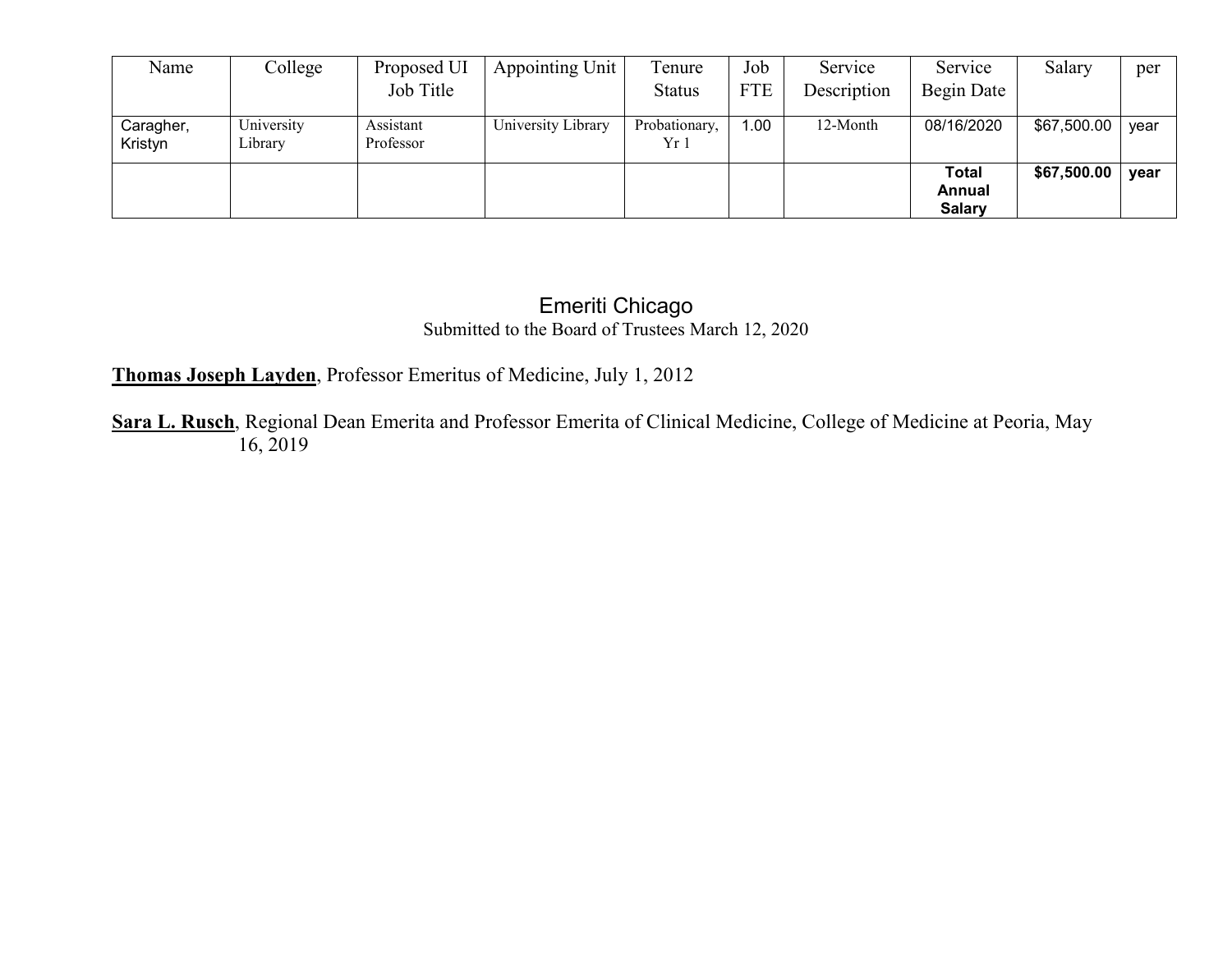## Faculty New Hires Springfield

Submitted to the Board of Trustees March 12, 2020

| Name                              | College                                         | Proposed UI            | Appointing  | l'enure               | Job        | Service       | Service    | Salary       | per  |
|-----------------------------------|-------------------------------------------------|------------------------|-------------|-----------------------|------------|---------------|------------|--------------|------|
|                                   |                                                 | Job Title              | Unit        | Status                | <b>FTE</b> | Description   | Begin Date |              |      |
| Boumediene,<br><b>Salem Lotfi</b> | College of<br><b>Business and</b><br>Management | Associate<br>Professor | Accountancy | Probationary,<br>Yr 4 | . .00      | Academic Year | 08/16/2020 | \$135,000.00 | vear |

\*No student trustee may vote on those items marked with an asterisk

\*\*Salary reflected is for specific range of service dates

\*\*\*100% tenure will be held in this unit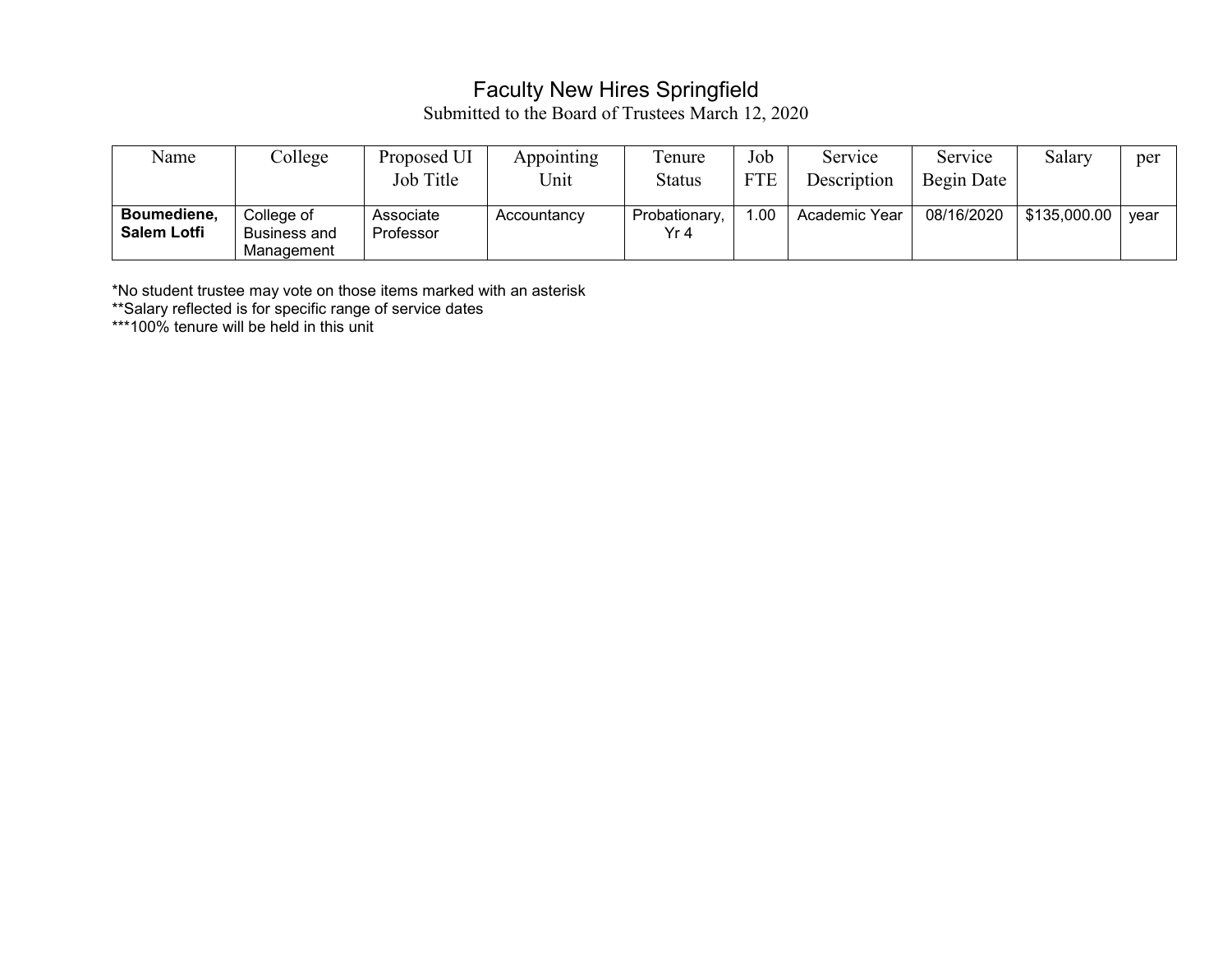# Administrative Professional New Hires Urbana

| Name       | College                 | Proposed UI | Appointing                | <b>Tenure Status</b> | <b>Job FTE</b> | Service       | Service                       | Salary       | per   |
|------------|-------------------------|-------------|---------------------------|----------------------|----------------|---------------|-------------------------------|--------------|-------|
|            |                         | Job Title   | Unit                      |                      |                | Description   | Begin                         |              |       |
|            |                         |             |                           |                      |                |               | Date                          |              |       |
|            |                         |             |                           |                      |                |               |                               |              |       |
| Freund,    | Grainger                | Head        | Aerospace                 | Non-Tenured          | 0.00           | Twelve-       | 03/13/2020                    | \$15,000.00  | year  |
| Jonathan   | College of              |             | Engineering               |                      |                | Month         |                               |              |       |
| Freund,    | Engineering<br>Grainger | Professor   | Aerospace                 | Summer               | 1.00           | Salary for    | <b>TBD</b>                    | \$44,163.33  | $***$ |
| Jonathan   | College of              |             | Engineering               | Appointment***       |                | Period        |                               |              |       |
|            | Engineering             |             |                           |                      |                | <b>Stated</b> |                               |              |       |
| *Freund,   | Grainger                | Professor   | Aerospace                 | Indefinite           | 1.00           | Academic      | 02/16/2020                    | \$191,235.00 | year  |
| Jonathan   | College of              |             | Engineering               | Tenure               |                | Year          |                               |              |       |
|            | Engineering             |             |                           |                      |                |               |                               |              |       |
| *Freund,   | Grainger                | Professor   | Mechanical                | Indefinite           | 0.00           | Academic      | 02/16/2020                    | \$0.00       | year  |
| Jonathan   | College of              |             | Science and               | Tenure               |                | Year          |                               |              |       |
| Freund,    | Engineering<br>Grainger | Willett     | Engineering<br>Mechanical | Non-Tenured          | 0.00           | Academic      | 08/16/2019                    | \$7,500.00   | year  |
| Jonathan   | College of              | Professor   | Science and               |                      |                | Year          |                               |              |       |
|            | Engineering             |             | Engineering               |                      |                |               |                               |              |       |
| Freund,    | Grainger                | Professor   | Coordinated               | Non-Tenured          | 0.00           | Academic      | 08/16/2019                    | \$0.00       | year  |
| Jonathan   | College of              |             | Science                   |                      |                | Year          |                               |              |       |
|            | Engineering             |             | Laboratory                |                      |                |               |                               |              |       |
|            |                         |             |                           |                      |                |               | <b>Total</b><br><b>Annual</b> | \$257,898.33 | year  |
|            |                         |             |                           |                      |                |               | <b>Salary</b>                 |              |       |
| Sar, Sela  | College of              | Director    | Institute of              | Non-Tenured          | 0.00           | Academic      | 8/16/20                       | \$5,000.00   | year  |
|            | Media                   |             | Communications            |                      |                | Year          |                               |              |       |
|            |                         |             | Research                  |                      |                |               |                               |              |       |
| *Sar, Sela | College of              | Associate   | Advertising               | Indefinite           | 1.00           | Academic      | 8/16/19                       | \$100,164.00 | year  |
|            | Media                   | Professor   |                           | Tenure               |                | Year          |                               |              |       |
| Sar, Sela  | College of              | Associate   | Institute of              | Non-Tenured          | 0.00           | Academic      | 8/16/19                       | \$0.00       | year  |
|            | Media                   | Professor   | Communications            |                      |                | Year          |                               |              |       |
|            |                         |             | Research                  |                      |                |               |                               |              |       |
|            |                         |             |                           |                      |                |               | <b>Total</b>                  | \$105,164.00 | year  |
|            |                         |             |                           |                      |                |               | <b>Annual</b>                 |              |       |
|            |                         |             |                           |                      |                |               | <b>Salary</b>                 |              |       |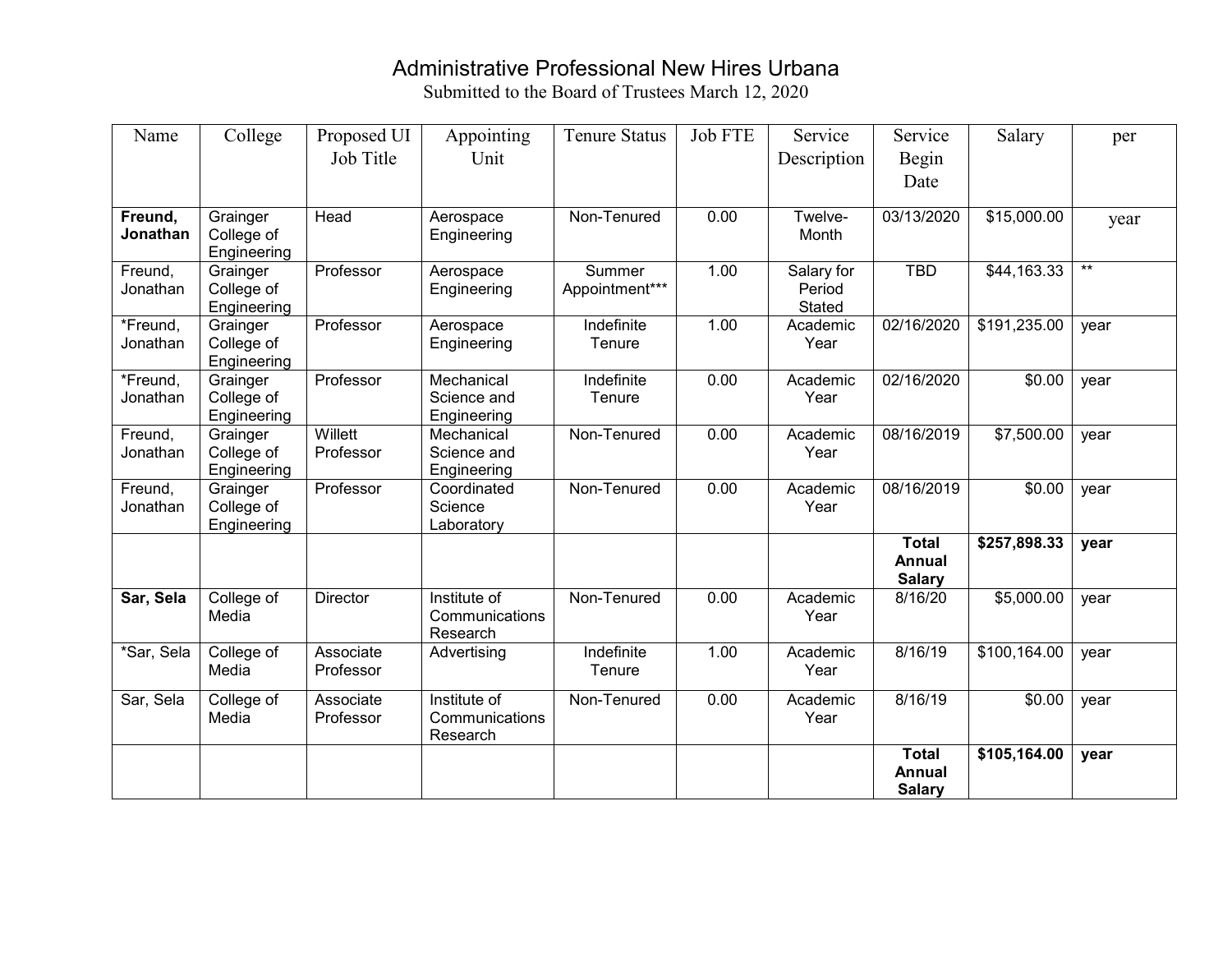| Name                                                           | College                              | Proposed UI | Appointing   | <b>Tenure Status</b>     | Job FTE | Service                        | Service                                 | Salary       | per   |
|----------------------------------------------------------------|--------------------------------------|-------------|--------------|--------------------------|---------|--------------------------------|-----------------------------------------|--------------|-------|
|                                                                |                                      | Job Title   | Unit         |                          |         | Description                    | Begin                                   |              |       |
|                                                                |                                      |             |              |                          |         |                                | Date                                    |              |       |
| Rowland,<br>Jr.,<br>Raymond<br><b>Robert</b><br><b>Richard</b> | College of<br>Veterinary<br>Medicine | Head        | Pathobiology | Non-Tenured              | 0.00    | Twelve-<br>Month               | 03/16/2020                              | \$10,000.00  | year  |
| Rowland,<br>Jr.,<br>Raymond<br>Robert<br>Richard               | College of<br>Veterinary<br>Medicine | Professor   | Pathobiology | Summer<br>Appointment*** | 1.00    | Salary for<br>Period<br>Stated | <b>TBD</b>                              | \$35,555.56  | $***$ |
| *Rowland,<br>Jr.,<br>Raymond<br>Robert<br>Richard              | College of<br>Veterinary<br>Medicine | Professor   | Pathobiology | Indefinite<br>Tenure     | 1.00    | Academic<br>Year               | 03/16/2020                              | \$160,000.00 | Year  |
|                                                                |                                      |             |              |                          |         |                                | <b>Total</b><br>Annual<br><b>Salary</b> | \$205,555.56 | year  |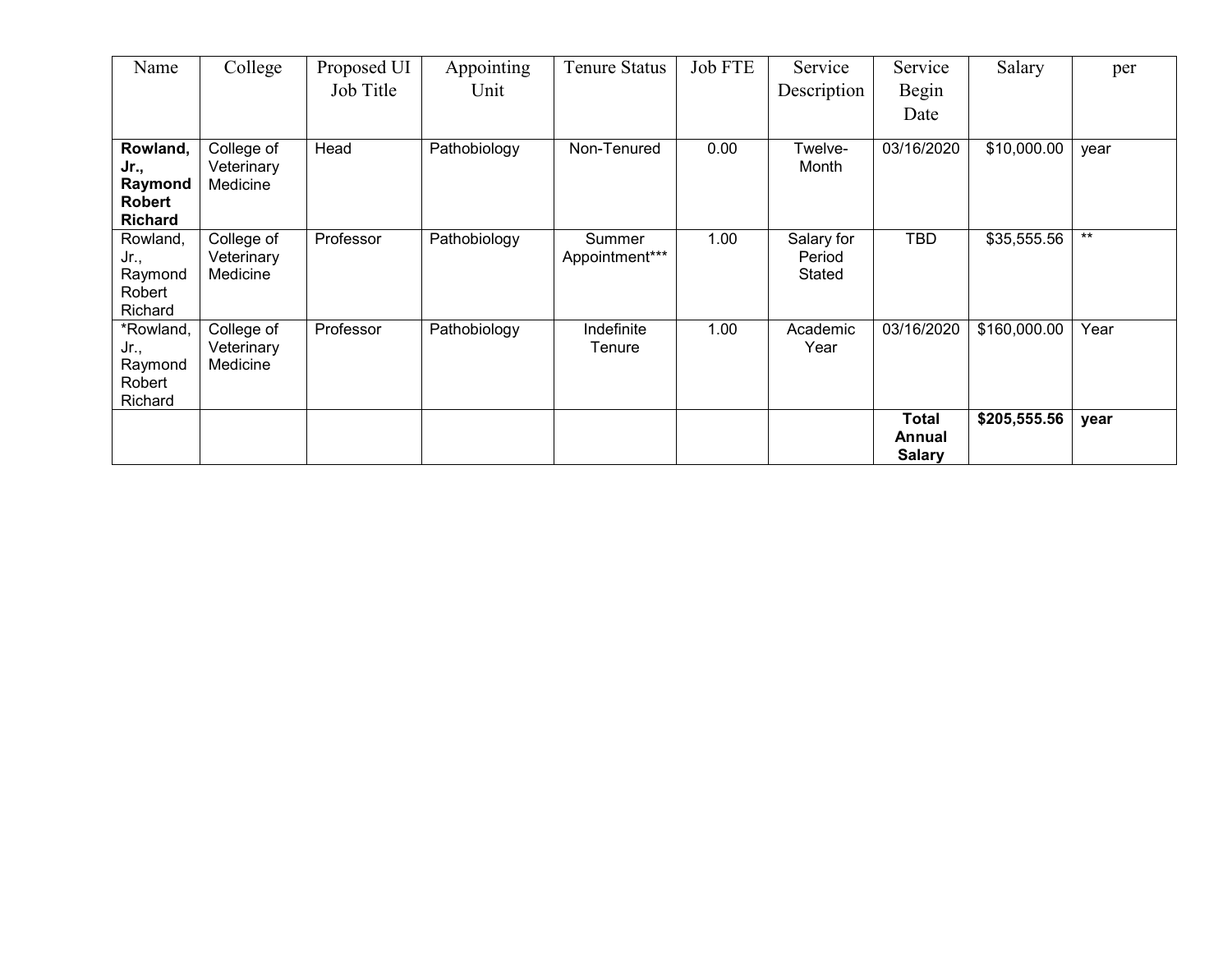# Administrative Professional New Hires Chicago

| Name              | College                                              | Proposed UI              | <b>Appointing Unit</b>        | Tenure        | Job        | Service     | Service                | Salary                   | Per  |
|-------------------|------------------------------------------------------|--------------------------|-------------------------------|---------------|------------|-------------|------------------------|--------------------------|------|
|                   |                                                      | Job Title                |                               | <b>Status</b> | <b>FTE</b> | Description | Begin                  |                          |      |
|                   |                                                      |                          |                               |               |            |             | Date                   |                          |      |
|                   |                                                      |                          |                               |               |            |             |                        |                          |      |
| Grice,            | University of Illinois                               | <b>Senior Director</b>   | Mile Square Health            | Non-          | 1.00       | 12-Month    | 03/16/2020             | \$150,000.00             | year |
| <b>Phyllis</b>    | <b>Hospital and Health</b><br><b>Sciences System</b> | of Operations            | Center                        | Tenured       |            |             |                        |                          |      |
| Pickard,          | <b>College of Pharmacy</b>                           | Co-Director              | Center for                    | Non-          | 0.00       | Academic    | 03/16/2020             | \$10,000.00              | year |
| <b>Alan Simon</b> |                                                      |                          | Pharmacoepidemiology          | Tenured       |            | Year        |                        |                          |      |
|                   |                                                      |                          | and                           |               |            |             |                        |                          |      |
|                   |                                                      |                          | Pharmacoeconomic              |               |            |             |                        |                          |      |
| *Pickard,         | <b>College of Pharmacy</b>                           | Professor                | Research<br>Pharmacy Systems, | Indefinite    | 1.00       | Academic    | 03/16/2020             | \$159,700.00             | year |
| Alan Simon        |                                                      |                          | <b>Outcomes and Policy</b>    | Tenure        |            | Year        |                        |                          |      |
| Pickard,          | <b>College of Pharmacy</b>                           | Director,                | Pharmacy Systems,             | Non-          | 0.00       | Academic    | 03/16/2020             | \$5,000.00               | year |
| Alan Simon        |                                                      | <b>Graduates Studies</b> | <b>Outcomes and Policy</b>    | Tenured       |            | Year        |                        |                          |      |
| Pickard,          | <b>College of Pharmacy</b>                           | Honors College           | Honors College                | Non-          | 0.00       | Academic    | 03/16/2020             | \$0.00                   | year |
| Alan Simon        |                                                      | Faculty                  |                               | Tenured       |            | Year        |                        |                          |      |
|                   |                                                      |                          |                               |               |            |             | <b>Total</b><br>Annual | \$174,700.00             | year |
|                   |                                                      |                          |                               |               |            |             | <b>Salary</b>          |                          |      |
| Touchette,        | <b>College of Pharmacy</b>                           | Co-Director              | Center for                    | Non-          | 0.00       | Academic    | 03/16/2020             | \$10,000.00              | year |
| <b>Daniel</b>     |                                                      |                          | Pharmacoepidemiology          | Tenured       |            | Year        |                        |                          |      |
|                   |                                                      |                          | and                           |               |            |             |                        |                          |      |
|                   |                                                      |                          | Pharmacoeconomic<br>Research  |               |            |             |                        |                          |      |
| *Touchette,       | <b>College of Pharmacy</b>                           | Professor                | Pharmacy Systems,             | Indefinite    | 1.00       | Academic    | 03/16/2020             | $\overline{$}136,085.47$ | year |
| Daniel            |                                                      |                          | <b>Outcomes and Policy</b>    | Tenure        |            | Year        |                        |                          |      |
| Touchette,        | <b>College of Pharmacy</b>                           | Director,                | Pharmacy Systems,             | Non-          | 0.00       | Academic    | 03/16/2020             | \$5,000.00               | year |
| Daniel            |                                                      | <b>Graduates Studies</b> | <b>Outcomes and Policy</b>    | Tenured       |            | Year        |                        |                          |      |
| Touchette,        | <b>College of Pharmacy</b>                           | Curriculum               | <b>Academic Affairs</b>       | Non-          | 0.00       | Academic    | 03/16/2020             | \$2,500.00               | year |
| Daniel            |                                                      | Leader                   |                               | Tenured       |            | Year        | <b>Total</b>           | \$153,585.47             |      |
|                   |                                                      |                          |                               |               |            |             | <b>Annual</b>          |                          | year |
|                   |                                                      |                          |                               |               |            |             | <b>Salary</b>          |                          |      |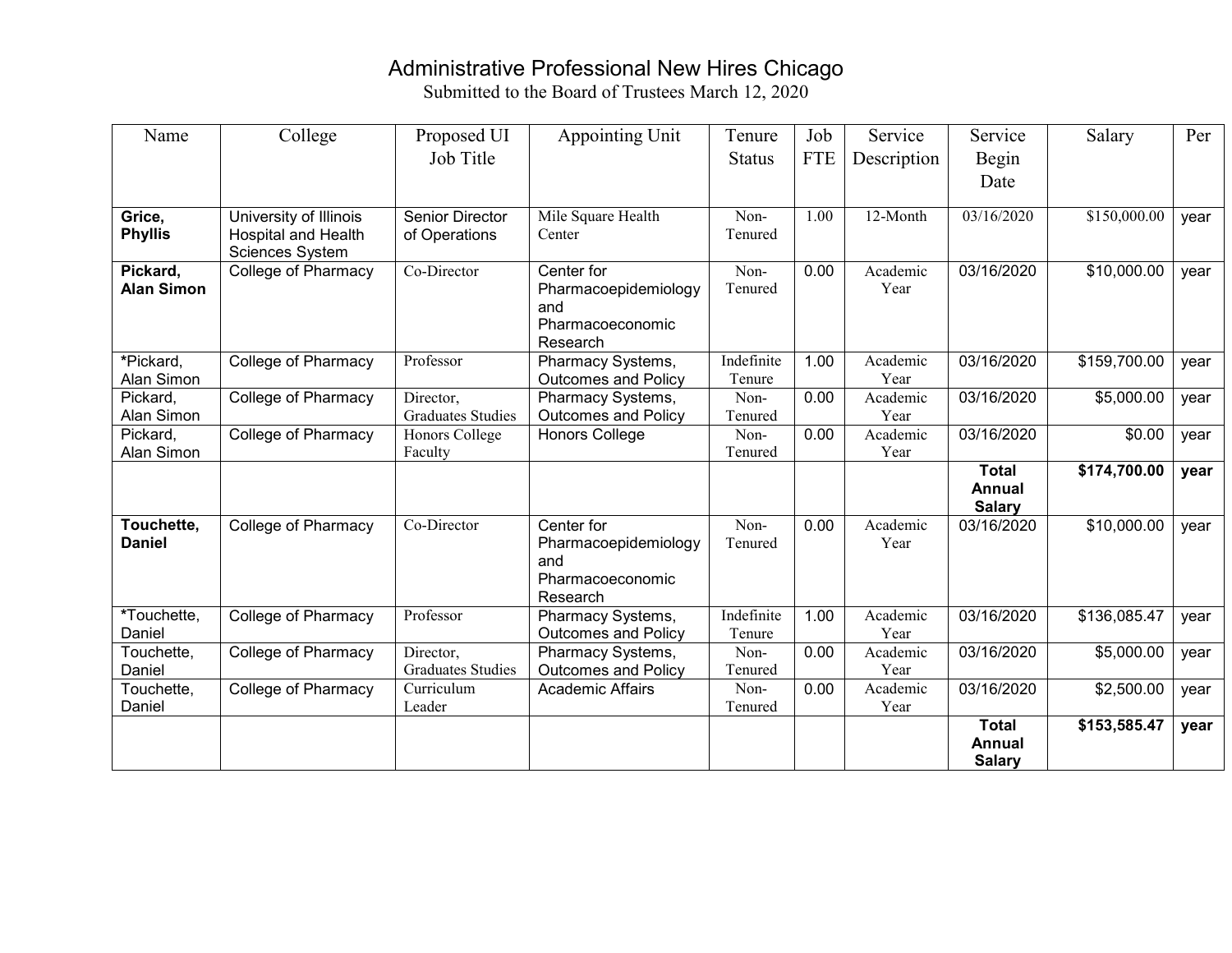| O'Leary,<br>Erin <sub>S</sub> | Office of the Provost<br>and Vice Chancellor<br>for Academic Affairs | Executive<br>Director                                                                                    | <b>Center for Teaching</b><br>Excellence                                                     | Non-<br>Tenured      | 1.00 | 12-Month         | 07/01/2020                                     | \$158,000.00 | year |
|-------------------------------|----------------------------------------------------------------------|----------------------------------------------------------------------------------------------------------|----------------------------------------------------------------------------------------------|----------------------|------|------------------|------------------------------------------------|--------------|------|
| O'Leary, Erin<br>S            | College of Medicine at<br>Chicago                                    | <b>Adjunct Associate</b><br>Professor                                                                    | Microbiology and<br>Immunology                                                               | Non-<br>Tenured      | 0.00 | 12-Month         | 07/01/2020                                     | \$0.00       | year |
|                               |                                                                      |                                                                                                          |                                                                                              |                      |      |                  | <b>Total</b><br><b>Annual</b><br><b>Salary</b> | \$158,000.00 | year |
| Mack,<br><b>Jeffrey</b>       | Office of the Vice<br>Chancellor for<br>Advancement                  | Assistant<br>Dean/Director of<br>Advancement -<br>College of<br>Architecture,<br>Design, and the<br>Arts | Office of the Vice<br>Chancellor for<br>Advancement                                          | Non-<br>Tenured      | 1.00 | 12-Month         | 03/16/2020                                     | \$145,000.00 | year |
| Rowan,<br><b>Jennifer M</b>   | Office of the Vice<br><b>Chancellor for Health</b><br>Affairs        | Director                                                                                                 | Finance and Human<br>Resources                                                               | N/A                  | 1.00 | 12-Month         | 03/16/2020                                     | \$108,000.00 | Year |
| Boyd,<br><b>Andrew</b>        | Office of the Vice<br>Chancellor for<br>Research                     | <b>Associate Vice</b><br>Chancellor for<br>Research                                                      | Office of the Vice<br>Chancellor for Research                                                | Non-<br>Tenured      | 0.00 | Academic<br>Year | 03/16/2020                                     | \$40,000.00  | year |
| *Boyd,<br>Andrew              | Office of the Vice<br>Chancellor for<br>Research                     | Associate<br>Professor                                                                                   | BioMedical & Health<br>Information Sciences,<br>College of Applied<br><b>Health Sciences</b> | Indefinite<br>Tenure | 0.90 | Academic<br>Year | 02/16/2020                                     | \$133,128.00 | year |
| Boyd,<br>Andrew               | Office of the Vice<br>Chancellor for<br>Research                     | Center Affiliate                                                                                         | Center for Clinical<br>Translational Science,<br>College of Medicine at<br>Chicago           | Non-<br>Tenured      | 0.10 | Academic<br>Year | 03/16/2020                                     | \$14,772.00  | year |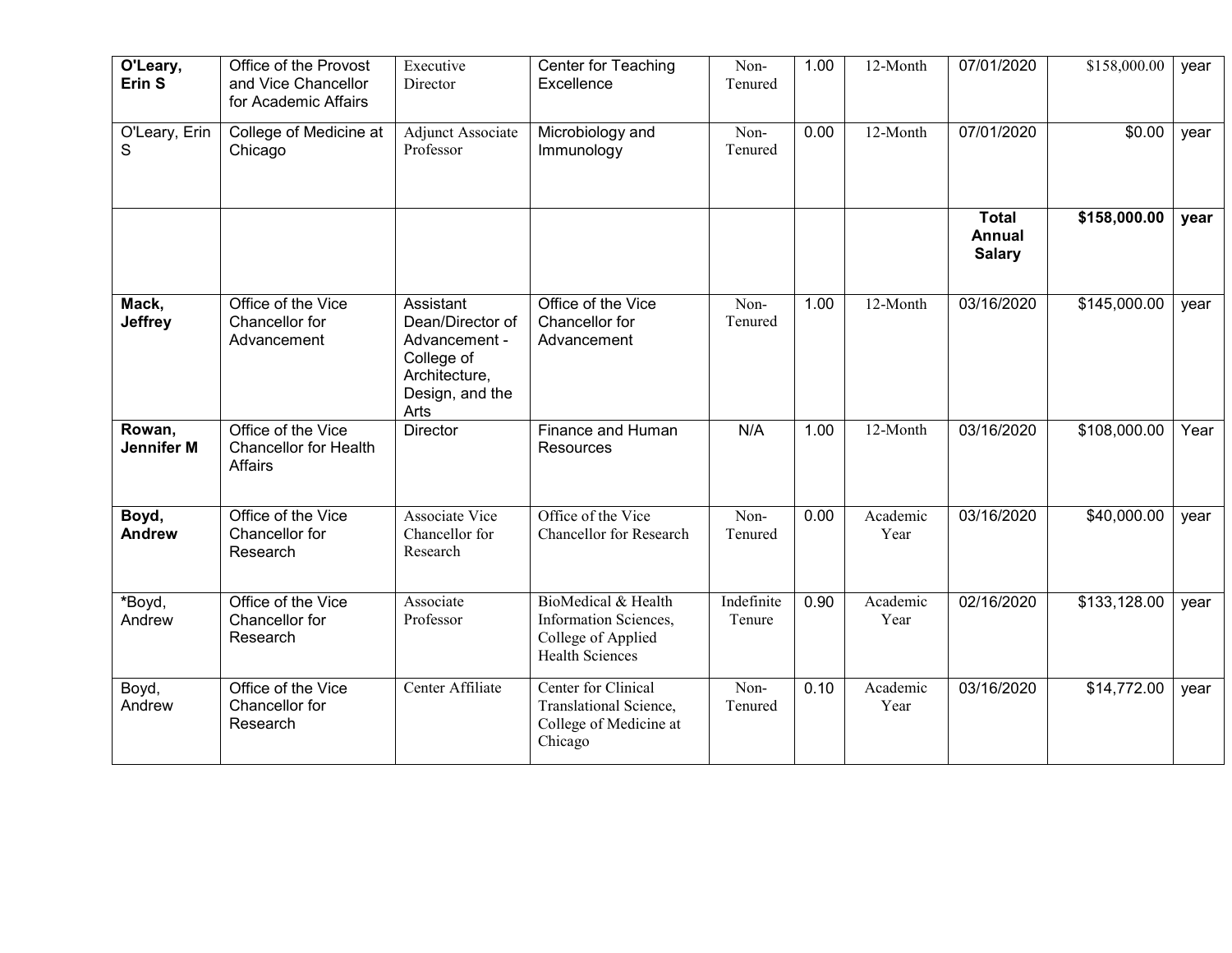| Boyd,<br>Andrew                  | Office of the Vice<br>Chancellor for<br>Research | Associate Chief<br>Health<br>Information<br>Officer,<br>Innovation | Office of the Chief<br>Health Information<br>Officer, University of<br>Illinois Hospital | Non-<br>Tenured      | 0.00 | Academic<br>Year | 03/16/2020                                     | \$0.00       | year |
|----------------------------------|--------------------------------------------------|--------------------------------------------------------------------|------------------------------------------------------------------------------------------|----------------------|------|------------------|------------------------------------------------|--------------|------|
| Boyd,<br>Andrew                  | Office of the Vice<br>Chancellor for<br>Research | Associate<br>Professor                                             | Medical Education,<br>College of Medicine at<br>Chicago                                  | Non-<br>Tenured      | 0.00 | Academic<br>Year | 03/16/2020                                     | \$0.00       | year |
| Boyd,<br>Andrew                  | Office of the Vice<br>Chancellor for<br>Research | Associate<br>Professor                                             | Physical Therapy,<br>College of Applied<br><b>Health Sciences</b>                        | Non-<br>Tenured      | 0.00 | Academic<br>Year | 03/16/2020                                     | \$0.00       | year |
|                                  |                                                  |                                                                    |                                                                                          |                      |      |                  | <b>Total</b><br><b>Annual</b><br><b>Salary</b> | \$187,900.00 | year |
| Gemeinhart,<br><b>Richard A.</b> | Office of the Vice<br>Chancellor for<br>Research | Associate Vice<br>Chancellor for<br>Research                       | Office of the Vice<br>Chancellor for Research                                            | Non-<br>Tenured      | 0.00 | Academic<br>Year | 03/16/2020                                     | \$30,000.00  | year |
| *Gemeinhart,<br>Richard A.       | Office of the Vice<br>Chancellor for<br>Research | Professor                                                          | Pharmaceutical Sciences,<br>College of Pharmacy                                          | Indefinite<br>Tenure | 1.00 | Academic<br>Year | 03/16/2020                                     | \$132,364.00 | year |
| Gemeinhart,<br>Richard A.        | Office of the Vice<br>Chancellor for<br>Research | Professor                                                          | Bioengineering-<br>Engineering, College of<br>Engineering                                | Non-<br>Tenured      | 0.00 | Academic<br>Year | 03/16/2020                                     | \$0.00       | year |
| Gemeinhart,<br>Richard A.        | Office of the Vice<br>Chancellor for<br>Research | Professor                                                          | Ophthalmology & Visual<br>Science, College of<br>Medicine at Chicago                     | Non-<br>Tenured      | 0.00 | Academic<br>Year | 03/16/2020                                     | \$0.00       | year |
| Gemeinhart,<br>Richard A.        | Office of the Vice<br>Chancellor for<br>Research | Departmental<br>Affiliate                                          | Chemical Engineering,<br>College of Engineering                                          | Non-<br>Tenured      | 0.00 | Academic<br>Year | 03/16/2020                                     | \$0.00       | year |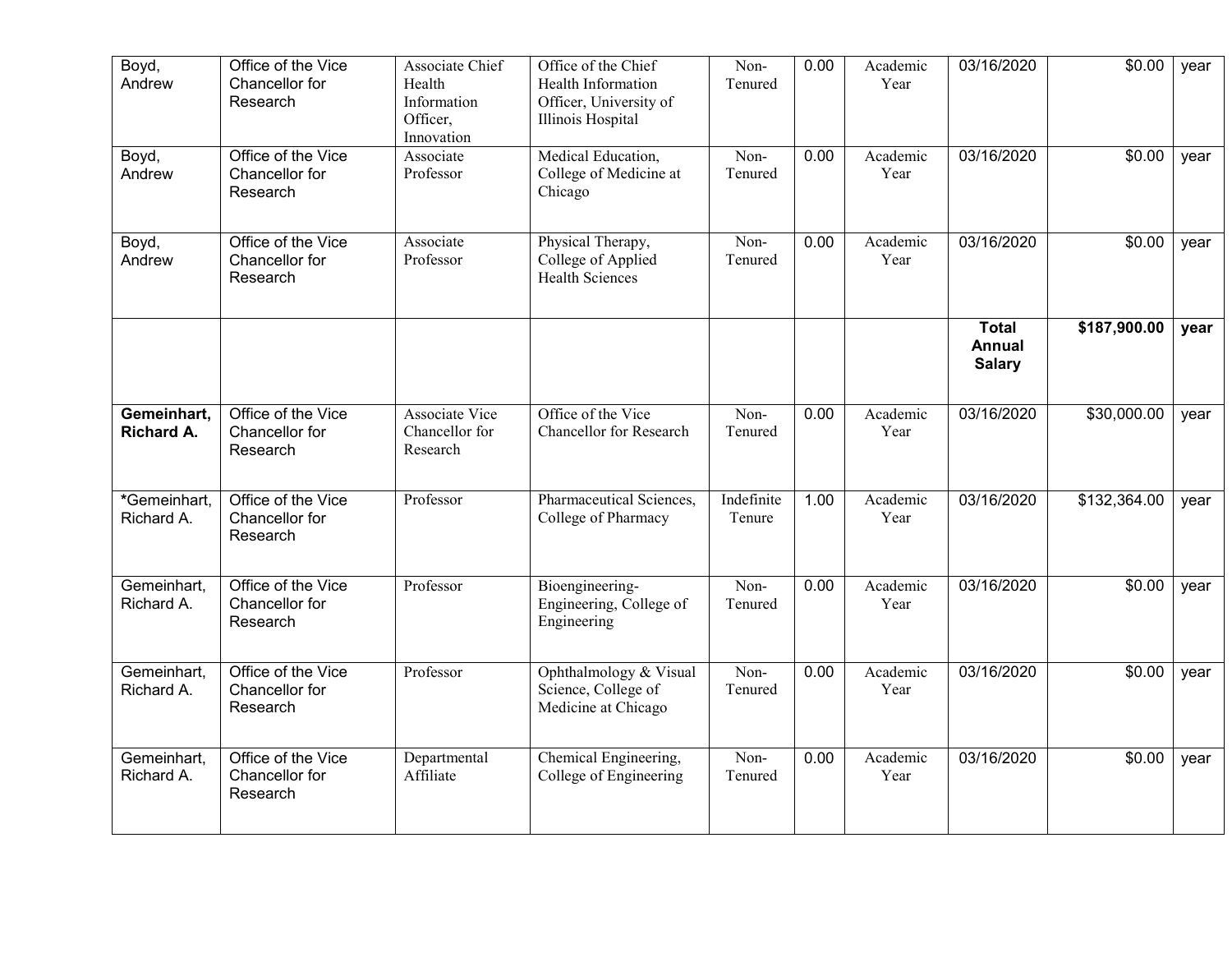| Gemeinhart,<br>Richard A.      | Office of the Vice<br>Chancellor for<br>Research | Director, Graduate<br>Studies  | Biopharmaceutical<br>Sciences, College of<br>Pharmacy | Non-<br>Tenured | 0.00 | Academic<br>Year | 03/16/2020                              | \$0.00       | year |
|--------------------------------|--------------------------------------------------|--------------------------------|-------------------------------------------------------|-----------------|------|------------------|-----------------------------------------|--------------|------|
| Gemeinhart,<br>Richard A.      | Office of the Vice<br>Chancellor for<br>Research | Honors College<br>Faculty      | Honors College                                        | Non-<br>Tenured | 0.00 | Academic<br>Year | 03/16/2020                              | \$0.00       | year |
| Gemeinhart,<br>Richard A.      | Office of the Vice<br>Chancellor for<br>Research | Research<br>Intregrity Officer | Vice Chancellor for<br>Research                       | Non-<br>Tenured | 0.00 | Academic<br>Year | 03/16/2020                              | \$20,000.00  | year |
|                                |                                                  |                                |                                                       |                 |      |                  | <b>Total</b><br>Annual<br><b>Salary</b> | \$182,364.00 | year |
| Miller,<br><b>Valerie Fako</b> | Office of the Vice<br>Chancellor for<br>Research | <b>Director</b>                | Office of Postdoctoral<br>Affairs                     | Non-<br>Tenured | 1.00 | 12-Month         | 03/16/2020                              | \$105,000.00 | year |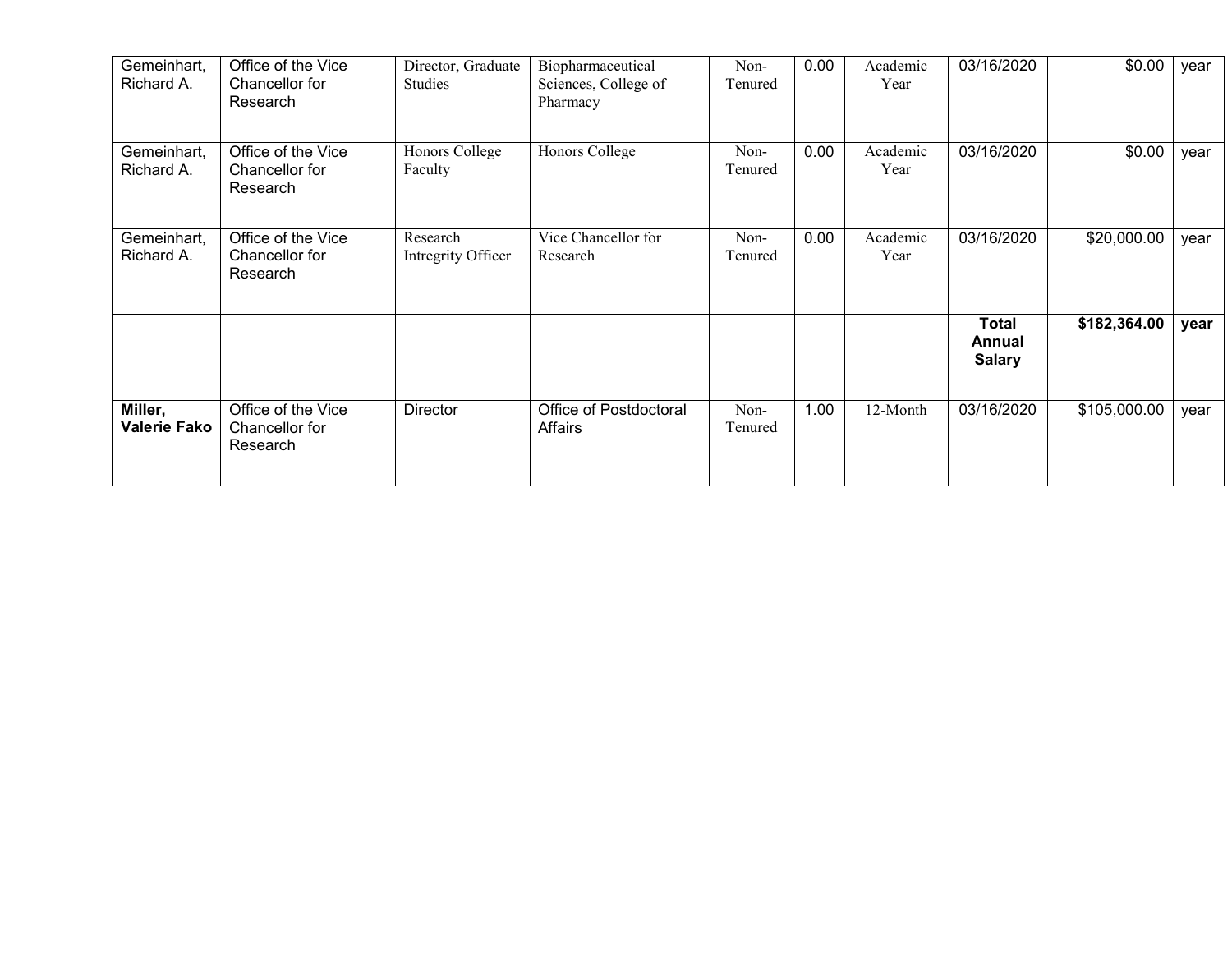### Administrative Professional New Hires Springfield

| Name                      | College                  | Proposed UI                                                                             | Appointing           | Tenure        | Job        | Service     | Service    | Salary       | per  |
|---------------------------|--------------------------|-----------------------------------------------------------------------------------------|----------------------|---------------|------------|-------------|------------|--------------|------|
|                           |                          | Job Title                                                                               | Unit                 | <b>Status</b> | <b>FTE</b> | Description | Begin Date |              |      |
| Bilyeu,<br><b>Bethany</b> | Office of the Chancellor | Executive<br>Director<br>Counseling<br>Center and<br><b>Student Support</b><br>Services | Counseling<br>Center | N/A           | 1.00       | 12-Month    | 03/13/2020 | \$104,820.00 | year |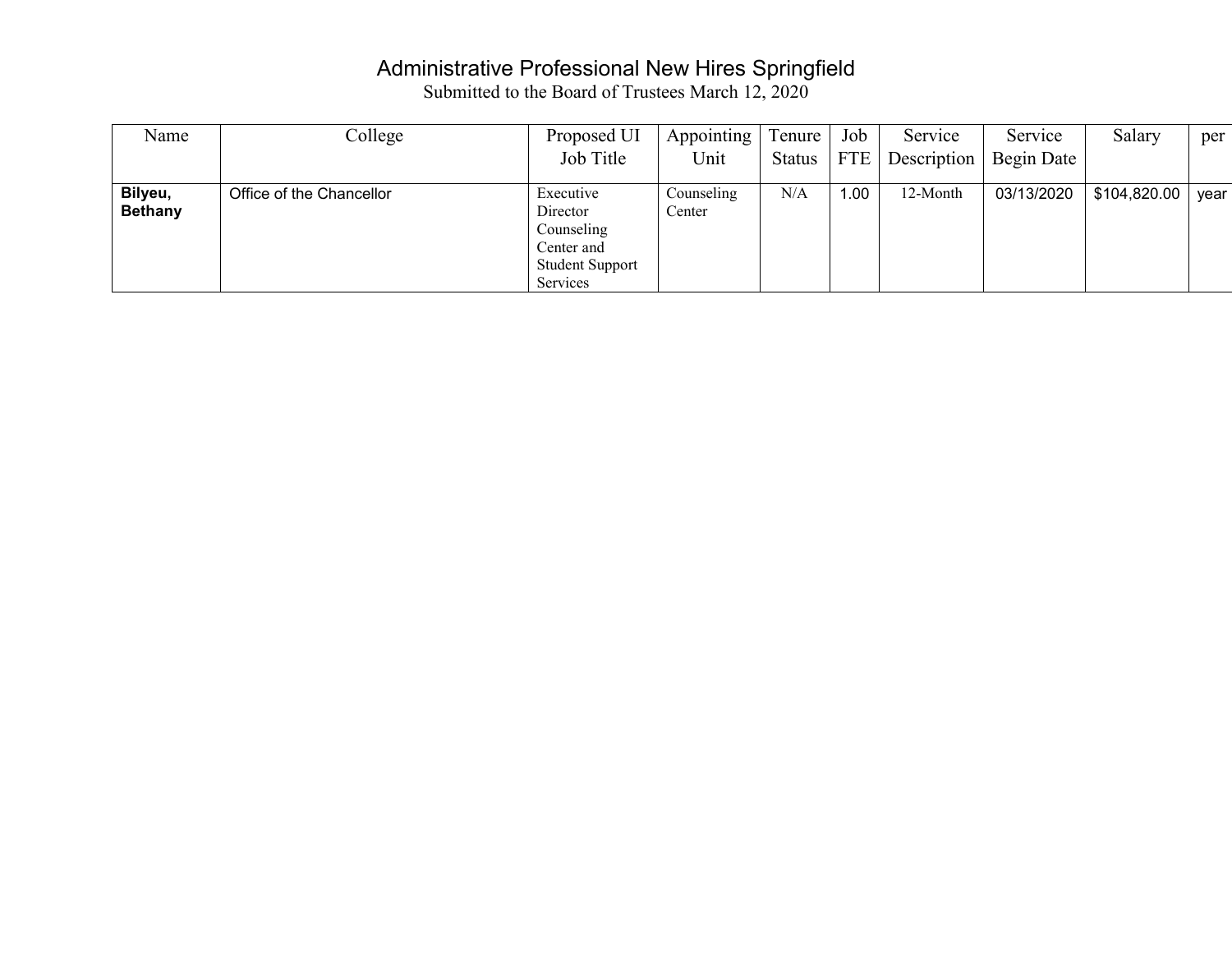# Administrative Professional New Hires University Administration

Submitted to the Board of Trustees March 12, 2020

| Name          | College                   | Proposed UI     | <b>Appointing Unit</b> | Tenure        | Job        | Service     | Service Begin | Salary       | Per  |
|---------------|---------------------------|-----------------|------------------------|---------------|------------|-------------|---------------|--------------|------|
|               |                           | Job Title       |                        | <b>Status</b> | <b>FTE</b> | Description | Date          |              |      |
| Coventry,     | Accounting and            | <b>Director</b> | Accounting             | N/A           | .00.       | 12-Month    | 03/16/2020    | \$110,000.00 | vear |
| Kimloan Bui   | <b>Financial Services</b> |                 | <b>Services</b>        |               |            |             |               |              |      |
| Wilson, Robin | Institute of              | Director        | Institute of           | N/A           | .00        | 12-Month    | 03/16/2020    | \$335,000.00 | vear |
| Fretwell      | Government and            |                 | Government and         |               |            |             |               |              |      |
|               | <b>Public Affairs</b>     |                 | <b>Public Affairs</b>  |               |            |             |               |              |      |

\*No student trustee may vote on those items marked with an asterisk

\*\*Salary reflected is for specific range of service dates

\*\*\*Salary for two months of summer service during each summer of appointment as Head/Chair/Director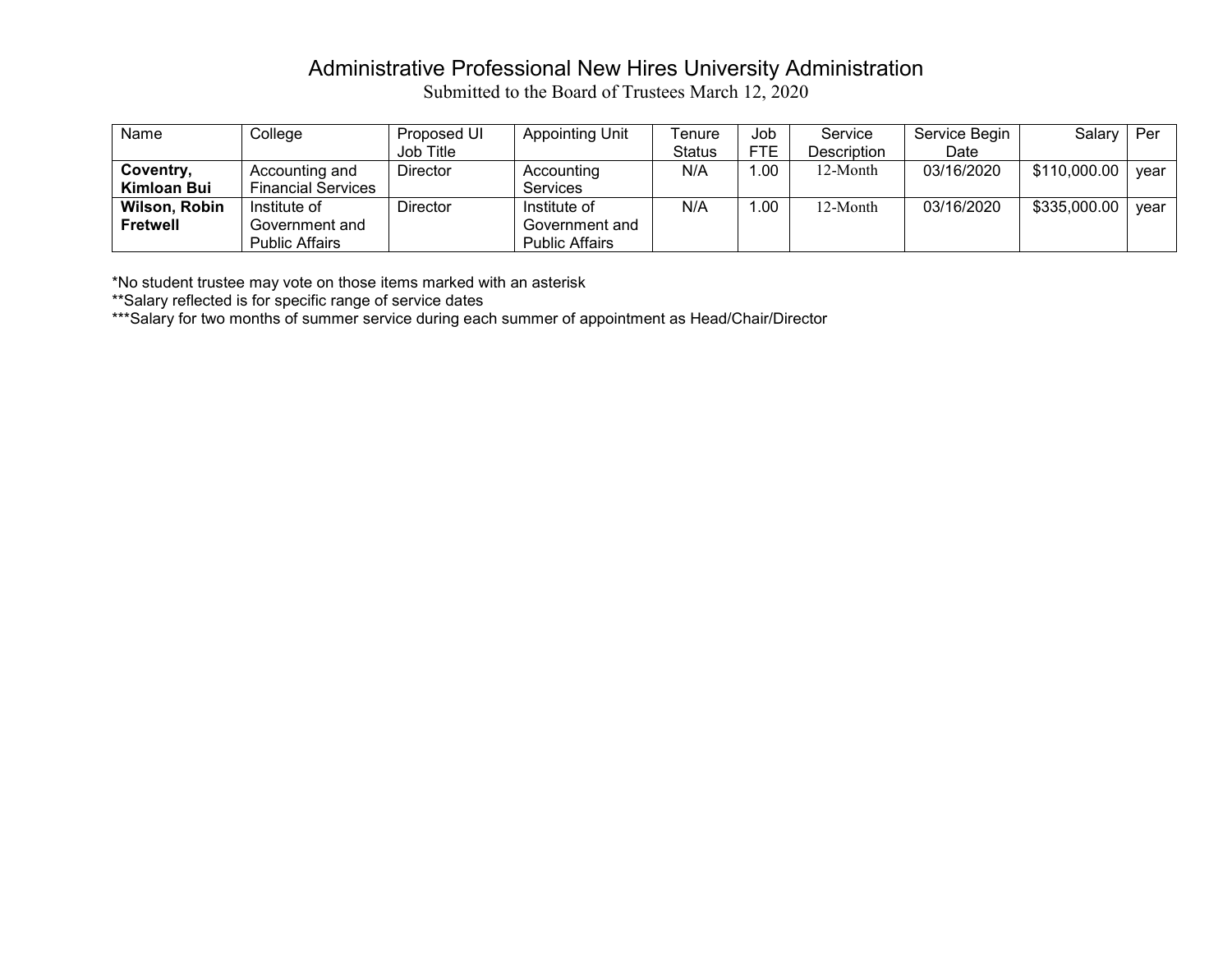### Intercollegiate Athletics New Multi-Year Contracts Urbana

| Name                              | Job Title                                     | Multi-Year     | Multi-Year   | Job        | Service                         | Annual        | Contract Year             |
|-----------------------------------|-----------------------------------------------|----------------|--------------|------------|---------------------------------|---------------|---------------------------|
|                                   |                                               | Contract Begin | Contract End | <b>FTE</b> | Description                     | Salary        |                           |
|                                   |                                               | Date           | Date         |            |                                 |               |                           |
| Davis, Alfred Earl                | <b>Assistant Varsity</b><br>Coach, Football   | 03/13/2020     | 01/31/2022   | 1.00       | Athletics Year-<br>Round        | \$250,000.00* | 03/13/2020-<br>01/31/2022 |
| Lindsey, Jimmy<br><b>Tyrone</b>   | <b>Assistant Varsity</b><br>Coach, Football   | 03/13/2020     | 01/31/2022   | 1.00       | <b>Athletics Year-</b><br>Round | \$275,000.00* | 03/13/2020-<br>01/31/2022 |
| Sharping, Eli<br><b>Alexander</b> | <b>Assistant Varsity</b><br>Coach, Volleyball | 03/13/2020     | 01/31/2022   | 1.00       | <b>Athletics Year-</b><br>Round | \$90,000.00*  | 03/13/2020-<br>01/31/2022 |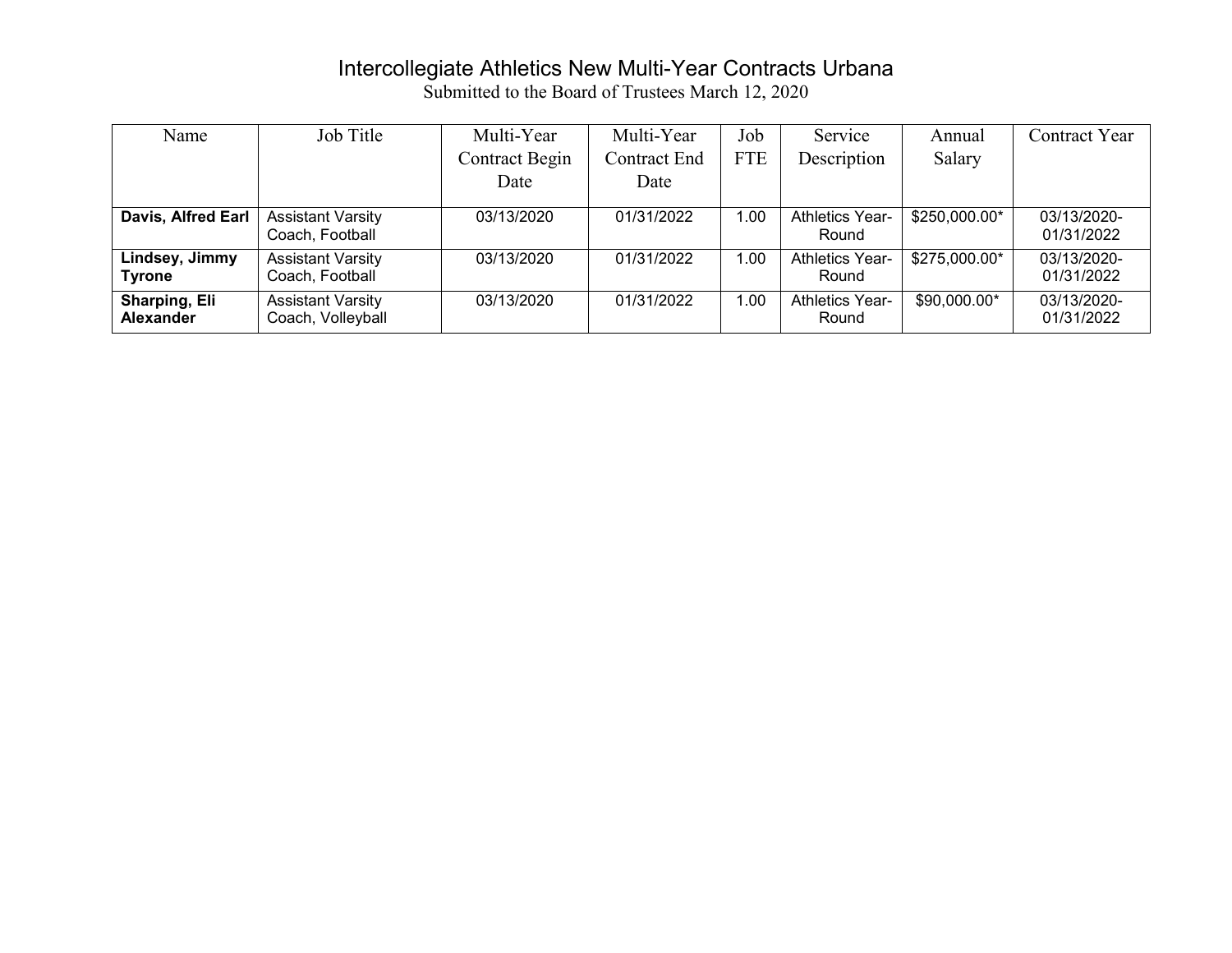## Intercollegiate Athletics Multi-Year Contract Extensions Urbana

Submitted to the Board of Trustees March 12, 2020

| Name                              | Job Title                                     | Multi-Year     | Multi-Year   | Job        | Service                         | Annual         | Contract Year                |
|-----------------------------------|-----------------------------------------------|----------------|--------------|------------|---------------------------------|----------------|------------------------------|
|                                   |                                               | Contract Begin | Contract End | <b>FTE</b> | Description                     | Salary         |                              |
|                                   |                                               | Date           | Date         |            |                                 |                |                              |
| Antigua, Orlando                  | <b>Assistant Varsity</b><br>Coach, Basketball | 3/13/20        |              | 1.00       | <b>Athletics Year-</b><br>Round | \$350,000.00   | 03/13/2020-<br>04/30/2020    |
|                                   |                                               |                |              | 1.00       | Athletics Year-<br>Round        | \$475,000.00   | 05/01/2020-<br>04/30/2021    |
|                                   |                                               |                |              | 1.00       | <b>Athletics Year-</b><br>Round | \$500,000.00   | 05/01/2021-<br>04/30/2022    |
|                                   |                                               |                | 4/30/2023*** | 1.00       | <b>Athletics Year-</b><br>Round | \$550,000.00   | 05/01/2022-<br>04/30/2023*** |
| Coleman, Ronald<br><b>Maurice</b> | <b>Assistant Varsity</b><br>Coach, Basketball | 3/13/20        | 4/30/22      | 1.00       | <b>Athletics Year-</b><br>Round | \$315,000.00** | 03/13/2020-<br>04/30/2022    |
| Fletcher, Adam                    | Head Strength Coach,<br><b>Basketball</b>     | 3/13/20        | 4/30/22      | 1.00       | <b>Athletics Year-</b><br>Round | \$210,000.00** | 03/13/2020-<br>04/30/2022    |
| Gentry, Stephen<br>Н.             | <b>Assistant Varsity</b><br>Coach, Basketball | 3/13/20        | 4/30/22      | 1.00       | <b>Athletics Year-</b><br>Round | \$315,000.00** | 03/13/2020-<br>04/30/2022    |

\*Annual increases based on university salary program as applicable

\*\*Previous salary in effect 03/13/2020-04/30/2020; salary in this item effective 05/01/2020; then annual increases based on university salary program as applicable

\*\*\*Optional contract year (05/01/2022-04/30/2023) at university discretion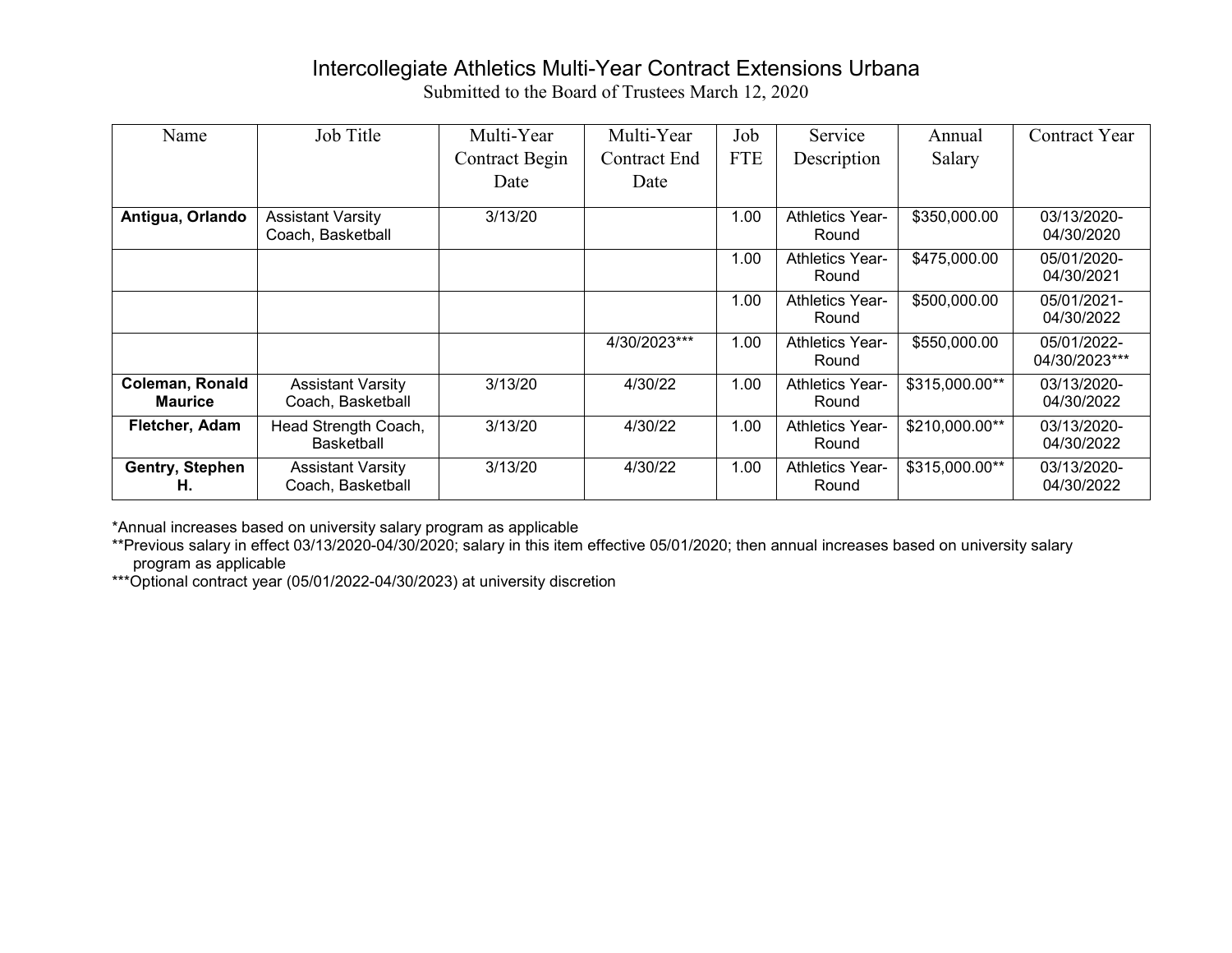### Addendum Items Faculty New Hires Urbana

| Name           | College         | Proposed  | Appointing      | l'enure       | Job        | Service              | Service     | Salary       | per   | Previously       |
|----------------|-----------------|-----------|-----------------|---------------|------------|----------------------|-------------|--------------|-------|------------------|
|                |                 | UI Job    | Unit            | <b>Status</b> | <b>FTE</b> | Description          | Begin Date  |              |       | approved         |
|                |                 | Title     |                 |               |            |                      |             |              |       |                  |
| Mehrotra,      | Gies College of | Associate | <b>Business</b> | Summer        | 1.00       | Salary for           | 07/26/2019- | \$13,333.33  | $***$ | <b>July 2019</b> |
| Mili           | <b>Business</b> | Professor | Administration  | Appointment   |            | <b>Period Stated</b> | 08/15/2019  |              |       |                  |
| Mehrotra, Mili | Gies College of | Associate | <b>Business</b> | 3-Year Q      | 00.        | Academic             | 08/16/2019  | \$184,000.00 | vear  | <b>July 2019</b> |
|                | <b>Business</b> | Professor | Administration  | 4-Year Q      |            | Year                 |             |              |       |                  |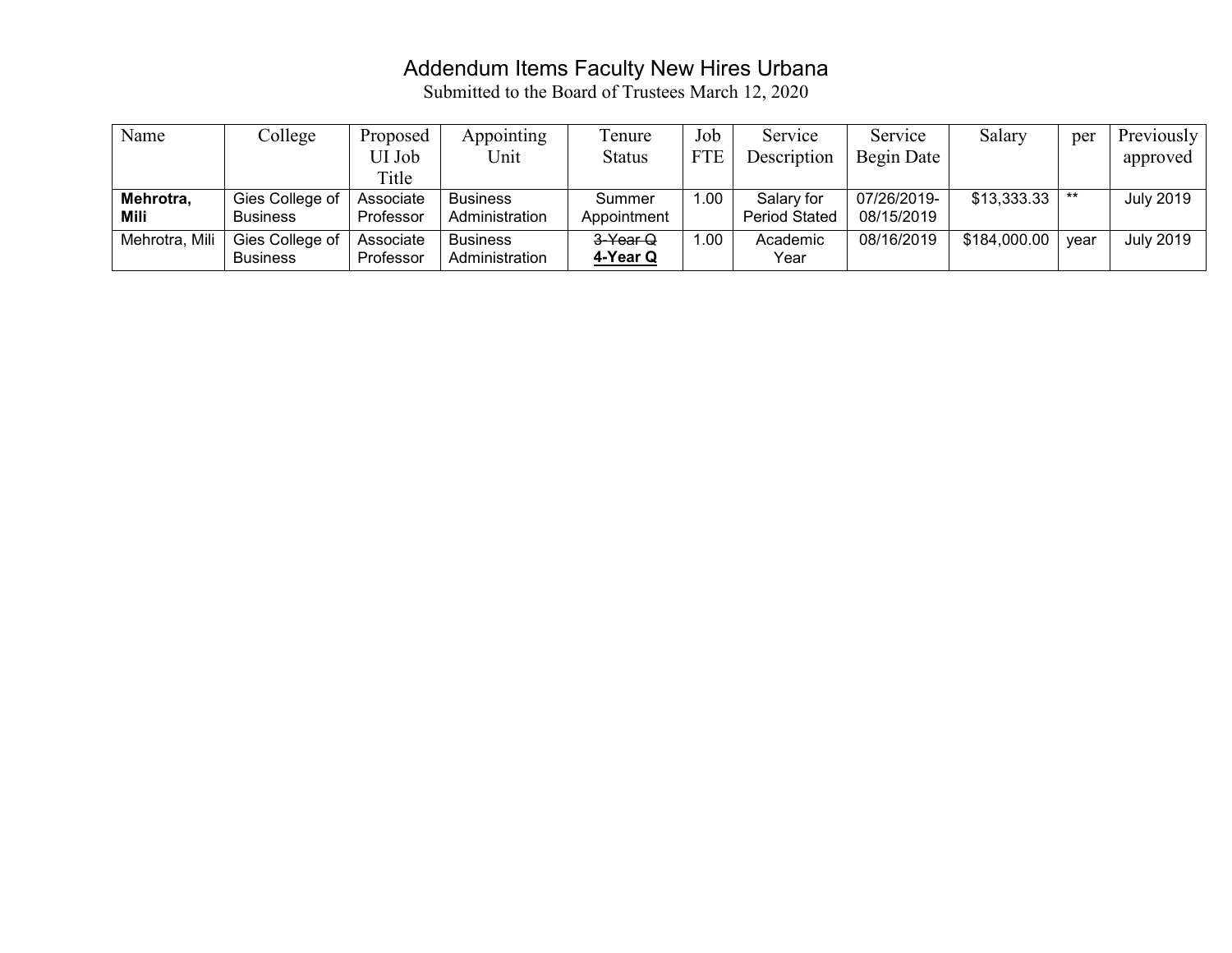## Addendum Items Faculty New Hires Chicago

| Name                 | College     | Proposed  | Appointing                  | Tenure        | Job        | Service       | Service    | Salary       | per  | Previously       |
|----------------------|-------------|-----------|-----------------------------|---------------|------------|---------------|------------|--------------|------|------------------|
|                      |             | UI Job    | Unit                        | <b>Status</b> | <b>FTE</b> | Description   | Begin Date |              |      | approved         |
|                      |             | Title     |                             |               |            |               |            |              |      |                  |
| *Shah,               | College of  | Associate | Richard and                 | Indefinite    | 1.00       | Academic Year | 08/16/2019 | \$131,250.00 | vear | <b>July 2019</b> |
| <b>Ramille Nirav</b> | Engineering | Professor | Loan Hill                   | l'enure       |            |               | 08/16/2020 |              |      |                  |
|                      |             |           | Department of               |               |            |               |            |              |      |                  |
|                      |             |           | B <sub>10</sub> engineering |               |            |               |            |              |      |                  |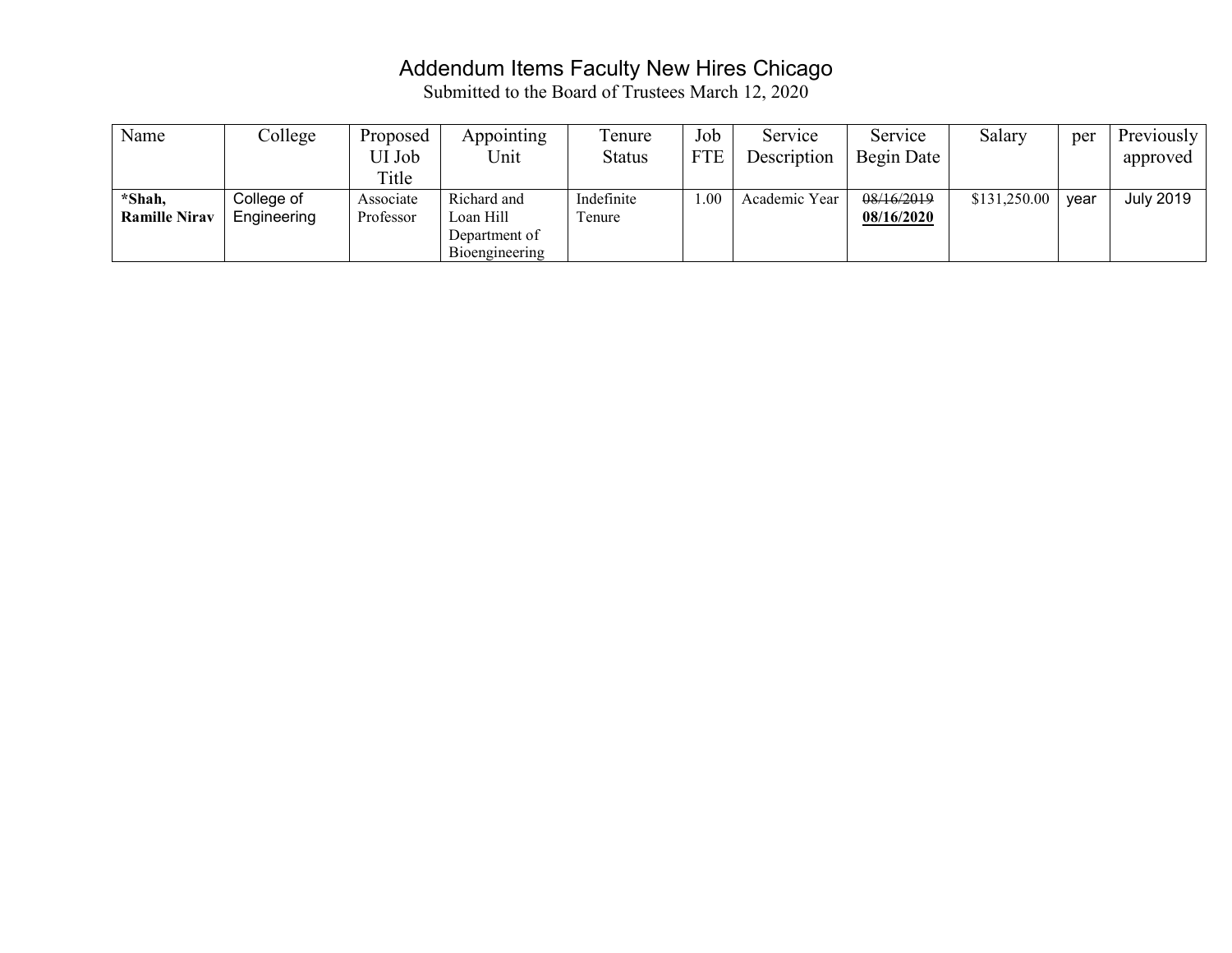## Addendum Items Administrative Profesionals New Hires Urbana

| Name     | College        | Proposed  | Appointing            | Tenure        | Job        | Service       | Service    | Salary      | per     | Previously |
|----------|----------------|-----------|-----------------------|---------------|------------|---------------|------------|-------------|---------|------------|
|          |                | UI Job    | Unit                  | <b>Status</b> | <b>FTE</b> | Description   | Begin Date |             |         | approved   |
|          |                | Title     |                       |               |            |               |            |             |         |            |
| Wagoner  | Carle Illinois | Head      | <b>Biomedical and</b> | Non-Tenured   | 0.00       | Twelve-Month  | 01/17/2020 | \$10,000.00 | year    | Jan 2020   |
| Johnson, | College of     |           | Translational         |               |            |               |            |             |         |            |
| Amy Jaye | Medicine       |           | <b>Sciences</b>       |               |            |               |            |             |         |            |
| Wagoner  | Carle Illinois | Professor | Carle Illinois        | Non-Tenured   | 0.00       | Academic Year | 01/17/2020 | \$4,886.00  | vear    | Jan 2020   |
| Johnson, | College of     |           | College of            |               |            |               | 12/16/2019 |             |         |            |
| Amy Jaye | Medicine       |           | Medicine              |               |            |               |            |             |         |            |
| Wagoner  | Carle Illinois | Professor | Biomedical and        | Non-Tenured   | 1.00       | Summer        | TBD        | \$5,971.35  | $\star$ | Jan 2020   |
| Johnson, | College of     |           | Translational         |               |            | Appointment** |            |             |         |            |
| Amy Jaye | Medicine       |           | <b>Sciences</b>       |               |            |               |            |             |         |            |
| Wagoner  | Carle Illinois | Professor | Carle Illinois        | Non-Tenured   | 0.33       | Academic Year | 01/17/2020 | \$48,856.50 | year    | Jan 2020   |
| Johnson, | College of     |           | College of            |               |            |               | 12/16/2019 |             |         |            |
| Amy Jaye | Medicine       |           | Medicine              |               |            |               |            |             |         |            |
| *Wagoner | Carle Illinois | Professor | Mechanical            | Indefinite    | 0.67       | Academic Year | 01/17/2020 | \$99,193.50 | vear    | Jan 2020   |
| Johnson, | College of     |           | Science and           | Tenure        |            |               | 12/16/2019 |             |         |            |
| Amy Jaye | Medicine       |           | Engineering,          |               |            |               |            |             |         |            |
|          |                |           | College of            |               |            |               |            |             |         |            |
|          |                |           | Engineering           |               |            |               |            |             |         |            |
| Wagoner  | Carle Illinois | Professor | Bioengineering,       | Non-Tenured   | 0.00       | Academic Year | 08/16/2019 | \$0.00      | year    | Jan 2020   |
| Johnson, | College of     |           | College of            |               |            |               |            |             |         |            |
| Amy Jaye | Medicine       |           | Engineering           |               |            |               |            |             |         |            |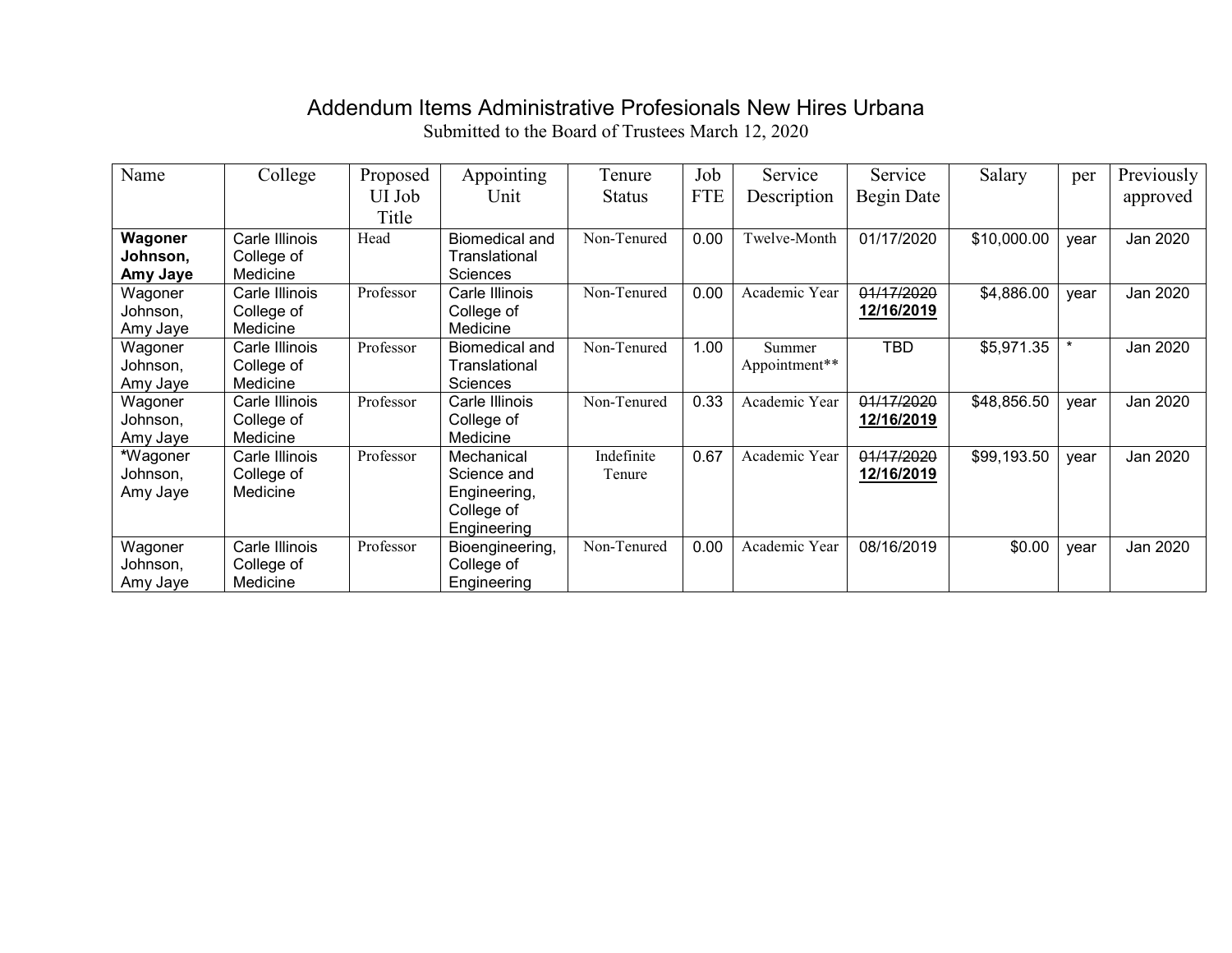| Wagoner  | Carle Illinois | Professor | Beckman         | Non-Tenured | 0.00 | Academic Year | 08/16/2019    | \$0.00       | year | Jan 2020 |
|----------|----------------|-----------|-----------------|-------------|------|---------------|---------------|--------------|------|----------|
| Johnson, | College of     |           | Institute for   |             |      |               |               |              |      |          |
| Amy Jaye | Medicine       |           | Advanced        |             |      |               |               |              |      |          |
|          |                |           | Science and     |             |      |               |               |              |      |          |
|          |                |           | Technology,     |             |      |               |               |              |      |          |
|          |                |           | Office of the   |             |      |               |               |              |      |          |
|          |                |           | Vice Chancellor |             |      |               |               |              |      |          |
|          |                |           | for Research    |             |      |               |               |              |      |          |
| Wagoner  | Carle Illinois | Affiliate | Institute for   | Non-Tenured | 0.00 | Academic Year | 08/16/2019    | \$0.00       | year | Jan 2020 |
| Johnson, | College of     |           | Genomic         |             |      |               |               |              |      |          |
| Amy Jaye | Medicine       |           | Biology, Office |             |      |               |               |              |      |          |
|          |                |           | of the Vice     |             |      |               |               |              |      |          |
|          |                |           | Chancellor for  |             |      |               |               |              |      |          |
|          |                |           | Research        |             |      |               |               |              |      |          |
|          |                |           |                 |             |      |               | <b>Total</b>  | \$168,907.35 | year |          |
|          |                |           |                 |             |      |               | Annual        |              |      |          |
|          |                |           |                 |             |      |               | <b>Salary</b> |              |      |          |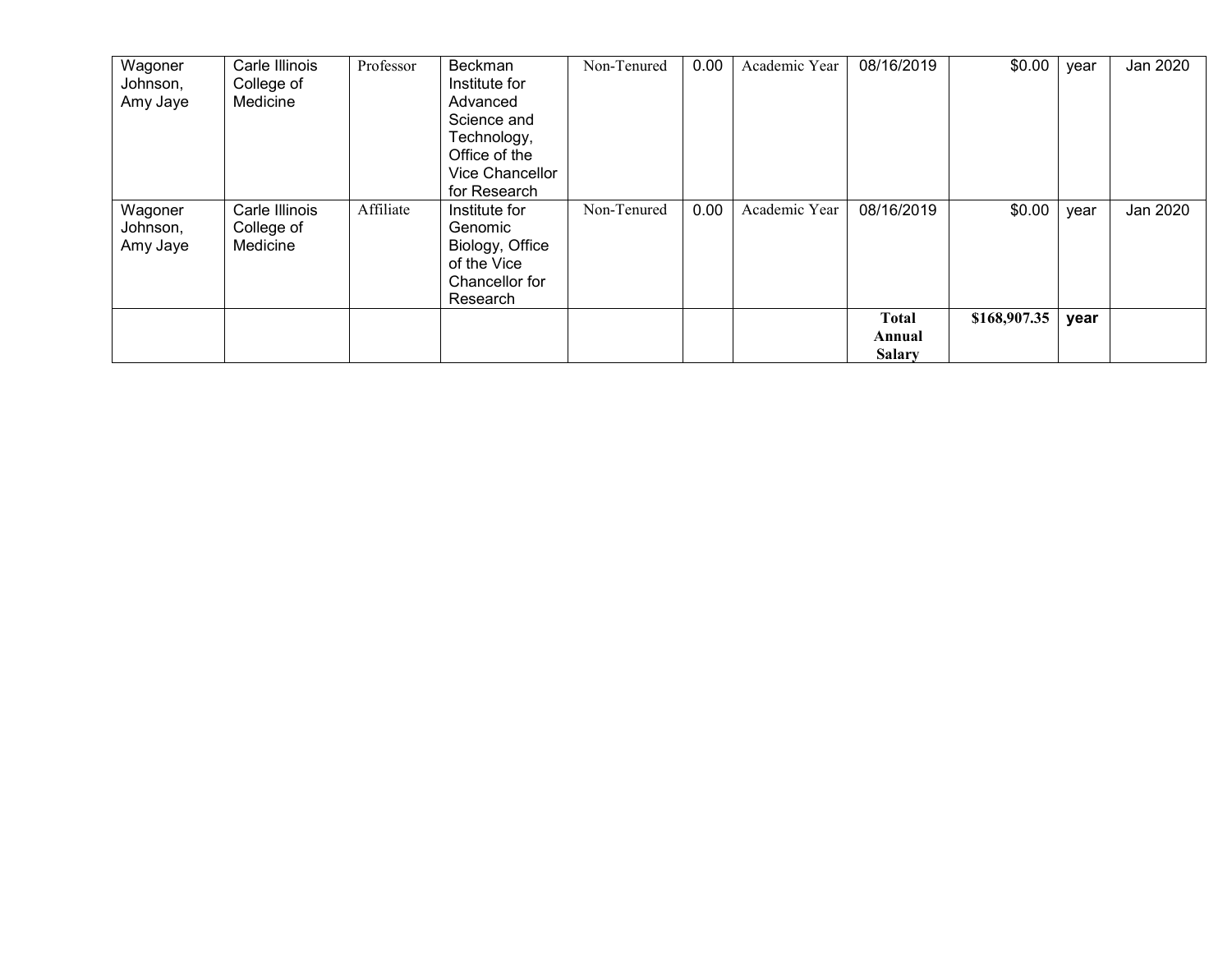# Race, Ethnicity, and Gender Summary Faculty New Appointments

| Race, Ethnicity         | <b>UIC</b>     | <b>UIC</b> | UIC to         | <b>UIS</b>   | <b>UIS</b>   | UIS to       | <b>UIUC</b> | <b>UIUC</b>    | UIUC to | UA   | UA   | UA to | Grand          | Percent  |
|-------------------------|----------------|------------|----------------|--------------|--------------|--------------|-------------|----------------|---------|------|------|-------|----------------|----------|
| and Gender              | (AS)           | (ON)       | date           | (AS)         | (ON)         | date         | (AS)        | (ON)           | date    | (AS) | (ON) | date  | Total to       | of Total |
|                         |                |            |                |              |              |              |             |                |         |      |      |       | Date           |          |
| American Indian         |                |            |                |              |              |              |             |                |         |      |      |       | 0              | 0.0%     |
| or Alaskan              |                |            |                |              |              |              |             |                |         |      |      |       |                |          |
| Native                  |                |            |                |              |              |              |             |                |         |      |      |       |                |          |
| Asian or Pacific        | 8              | 3          | 48             | $\mathbf{1}$ |              | 4            | 3           | 8              | 38      |      |      |       | 90             | 26.5%    |
| <b>Islanders</b>        |                |            |                |              |              |              |             |                |         |      |      |       |                |          |
| <b>Black or African</b> |                |            | $\overline{7}$ |              |              | $\mathbf{1}$ |             | 1              | 4       |      |      |       | 12             | 3.5%     |
| American                |                |            |                |              |              |              |             |                |         |      |      |       |                |          |
| Hispanic or             | $\mathbf{1}$   |            | 15             |              |              |              |             | $\overline{2}$ | 14      |      |      |       | 29             | 8.5%     |
| Mexican                 |                |            |                |              |              |              |             |                |         |      |      |       |                |          |
| White                   | 6              | 7          | 100            |              | 1            | 12           | 14          | $\overline{7}$ | 95      |      |      |       | 207            | 60.9%    |
| Unknown                 |                |            |                |              |              |              |             |                |         |      |      |       | $\mathbf{0}$   | 0.0%     |
| Two or More             |                |            | 1              |              |              |              | 1           |                | 1       |      |      |       | $\overline{2}$ | 0.6%     |
| Races                   |                |            |                |              |              |              |             |                |         |      |      |       |                |          |
| Male                    | 8              | 4          | 100            | 1            | $\mathbf{1}$ | 9            | 6           | 11             | 73      |      |      |       | 182            | 53.5%    |
| Female                  | $\overline{7}$ | 6          | 71             |              |              | 8            | 12          | $\overline{7}$ | 79      |      |      |       | 158            | 46.5%    |

BOT FY 20 Summary Faculty New Appointments October 1 to November 30, 2019; December 1, 2019 to January 31, 2020 (Pending BOT approval)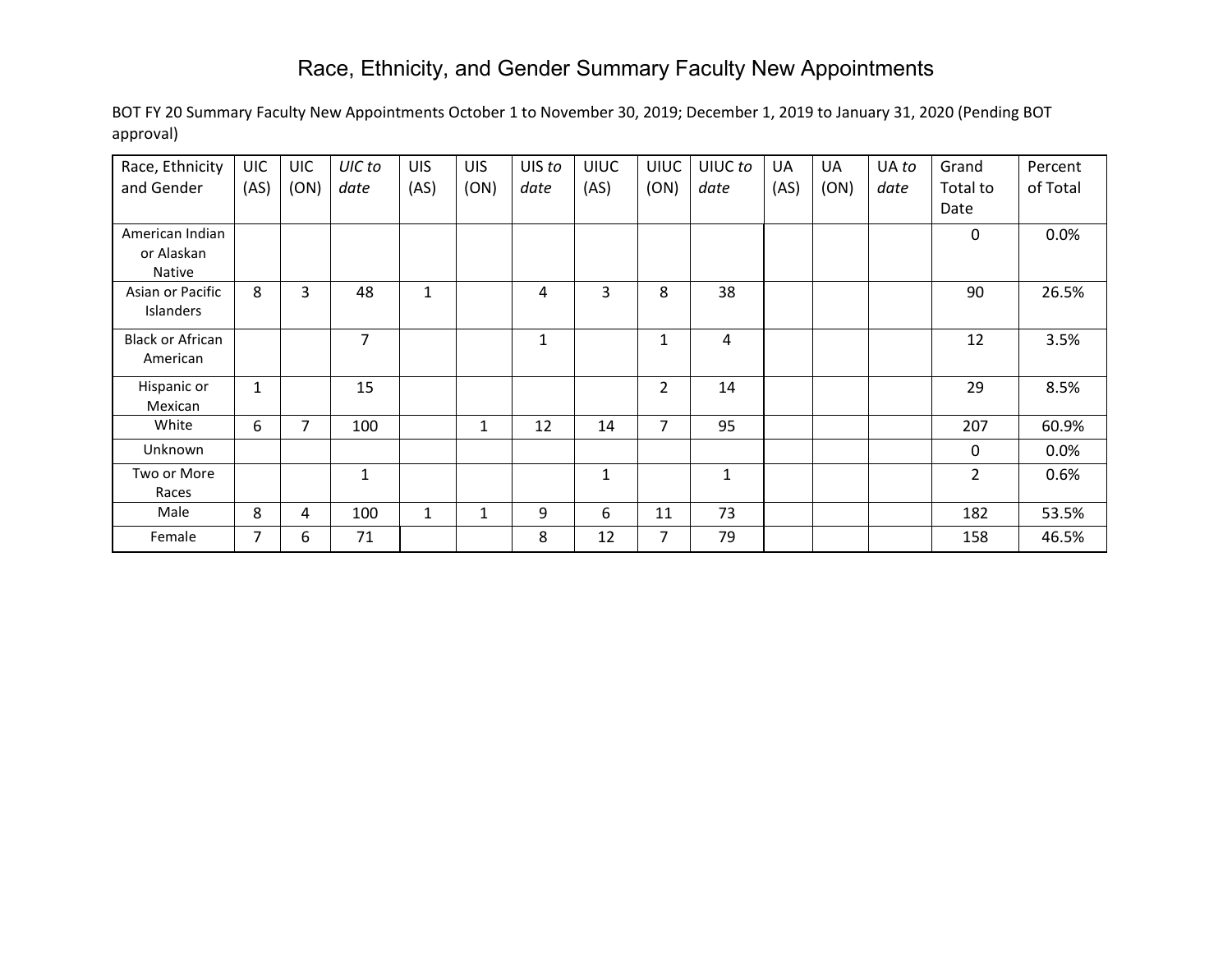# Race, Ethnicity, and Gender Summary Faculty Resignations

BOT FY 20 Summary Faculty Resignations October 1 to November 30, 2019; December 1, 2019 to January 31, 2020 (Pending BOT approval)

| Race, Ethnicity         | <b>UIC</b>   | <b>UIC</b>     | UIC to       | <b>UIS</b> | <b>UIS</b> | UIS to | <b>UIUC</b> | <b>UIUC</b>    | UIUC to        | UA   | UA   | UA to | Grand        | Percent  |
|-------------------------|--------------|----------------|--------------|------------|------------|--------|-------------|----------------|----------------|------|------|-------|--------------|----------|
| and Gender              | (AS)         | (ON)           | date         | (AS)       | (ON)       | date   | (AS)        | (ON)           | date           | (AS) | (ON) | date  | Total to     | of Total |
|                         |              |                |              |            |            |        |             |                |                |      |      |       | Date         |          |
| American Indian         |              |                |              |            |            |        |             |                |                |      |      |       | 0            | 0.0%     |
| or Alaskan              |              |                |              |            |            |        |             |                |                |      |      |       |              |          |
| Native                  |              |                |              |            |            |        |             |                |                |      |      |       |              |          |
| Asian or Pacific        | 5            | $\overline{2}$ | 28           |            |            |        |             | $\overline{2}$ | 18             |      |      |       | 46           | 27.9%    |
| Islanders               |              |                |              |            |            |        |             |                |                |      |      |       |              |          |
| <b>Black or African</b> |              |                | 9            |            |            |        |             | $\mathbf{1}$   | 4              |      |      |       | 13           | 7.9%     |
| American                |              |                |              |            |            |        |             |                |                |      |      |       |              |          |
| Hispanic or             |              | $\overline{2}$ | 3            |            |            |        |             | $\overline{2}$ | $\overline{2}$ |      |      |       | 5            | 3.0%     |
| Mexican                 |              |                |              |            |            |        |             |                |                |      |      |       |              |          |
| White                   | 4            | 6              | 51           |            |            | 2      | 1           | $\overline{2}$ | 47             |      |      |       | 100          | 60.6%    |
| Unknown                 |              |                |              |            |            |        |             |                |                |      |      |       | 0            | 0.0%     |
| Two or More             | $\mathbf{1}$ |                | $\mathbf{1}$ |            |            |        |             |                |                |      |      |       | $\mathbf{1}$ | 0.6%     |
| Races                   |              |                |              |            |            |        |             |                |                |      |      |       |              |          |
| Male                    | 5            | 6              | 52           |            |            | 1      | 1           | 3              | 36             |      |      |       | 89           | 53.9%    |
| Female                  | 5            | 4              | 40           |            |            | 1      |             | 4              | 35             |      |      |       | 76           | 46.1%    |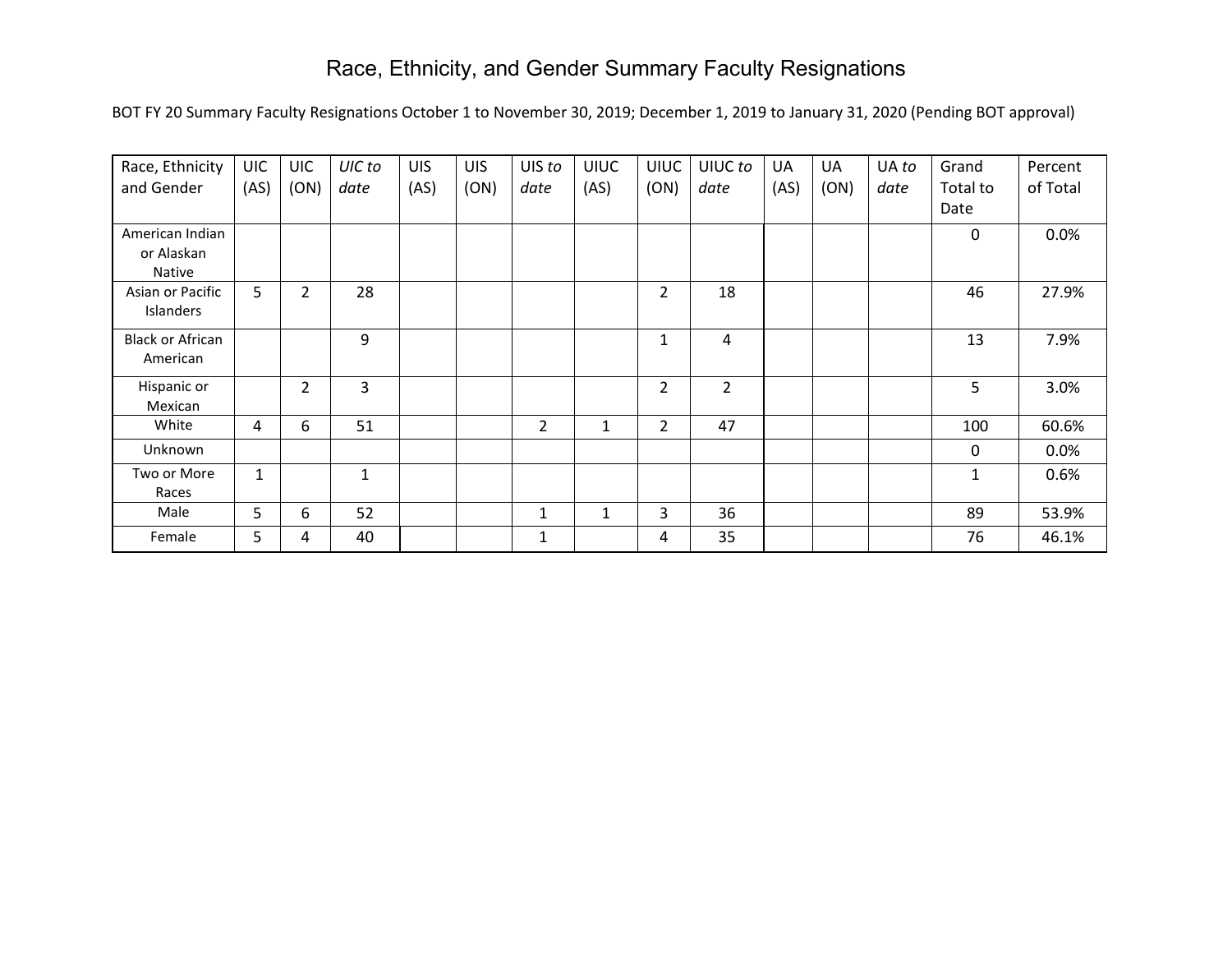## Race, Ethnicity, and Gender Summary Administrative Professional New Appointments

BOT FY 20 Summary Administrative and Professional New Appointments October 1 to November 30, 2019; December 1, 2019 to January 31, 2020 (Pending BOT approval)

| Race, Ethnicity<br>and Gender                  | <b>UIC</b><br>(AS) | <b>UIC</b><br>(ON) | UIC to<br>date | <b>UIS</b><br>(AS) | <b>UIS</b><br>(ON) | UIS to<br>date | <b>UIUC</b><br>(AS) | <b>UIUC</b><br>(ON) | UIUC to<br>date | UA<br>(AS)   | <b>UA</b><br>(ON) | UA to<br>date | Grand<br>Total to | Percent<br>of Total |
|------------------------------------------------|--------------------|--------------------|----------------|--------------------|--------------------|----------------|---------------------|---------------------|-----------------|--------------|-------------------|---------------|-------------------|---------------------|
|                                                |                    |                    |                |                    |                    |                |                     |                     |                 |              |                   |               | Date              |                     |
| American Indian<br>or Alaskan<br><b>Native</b> |                    |                    | $\mathbf{1}$   |                    |                    |                |                     |                     |                 |              |                   |               | 1                 | 0.2%                |
| Asian or Pacific<br><b>Islanders</b>           | $\overline{7}$     | 9                  | 35             |                    |                    | 1              | 8                   | 14                  | 29              |              |                   |               | 65                | 11.3                |
| <b>Black or African</b><br>American            | 6                  | 9                  | 34             |                    | $\overline{2}$     |                | 5                   | 9                   | 24              |              | $\mathbf{1}$      |               | 58                | 10.1%               |
| Hispanic or<br>Mexican                         | 9                  | 5                  | 35             |                    |                    |                | 2                   | 3                   | 18              |              | $\mathbf{1}$      | $\mathbf{1}$  | 54                | 9.4%                |
| White                                          | 40                 | 26                 | 180            | 3                  | $\overline{2}$     | 12             | 34                  | 31                  | 183             | $2^{\circ}$  | 4                 | 13            | 388               | 67.4%               |
| Unknown                                        |                    |                    |                |                    |                    |                |                     |                     |                 |              |                   |               | $\mathbf{0}$      | 0.0%                |
| Two or More<br>Races                           | $\overline{2}$     | $\mathbf{1}$       | 6              |                    |                    |                | $\overline{2}$      | $\overline{2}$      | 4               |              |                   |               | 10                | 1.7%                |
| Male                                           | 19                 | 14                 | 92             | 1                  | 2                  | 6              | 20                  | 28                  | 127             | $\mathbf{1}$ | 4                 | 6             | 231               | 40.1%               |
| Female                                         | 45                 | 36                 | 199            | $\overline{2}$     | 2                  | 7              | 31                  | 31                  | 131             | 1            | $\overline{2}$    | 8             | 345               | 59.9%               |